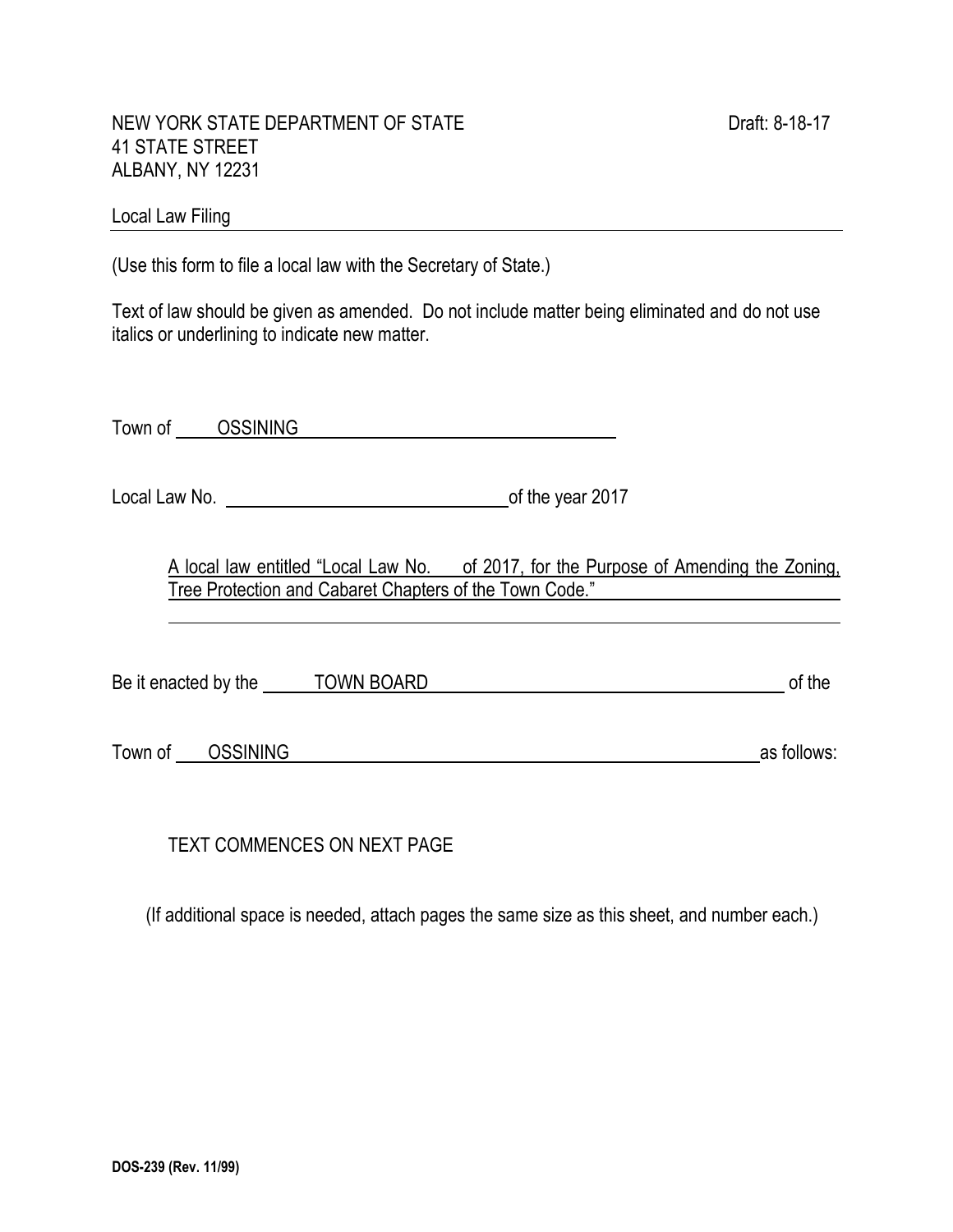# **LOCAL LAW No. \_\_ OF THE YEAR 2017**

BE IT ENACTED by the Town Board of the Town of Ossining as follows:

### **SECTION 1: TITLE**

This Local Law shall be known and cited as "Local Law No. \_\_ of 2017, for the Purpose of Respectively Amending the Zoning, Tree Protection and Cabaret Chapters of the Town Code."

# **SECTION 2: LEGISLATIVE INTENT**

The Ossining Town Board has a desire to respectively amend the Zoning, Tree Protection and Cabaret chapters of the Town Code with respect to a variety of matters in order to update and improve these chapters. This local law is determined to be an exercise of the police powers of the Town to protect the public health, safety and welfare of its residents. This local law also serves to implement recommendations of the Town's Comprehensive Plan.

### **SECTION 3: CHAPTER 200, ZONING, AMENDMENTS**

#### **1. Section 200-18.A(18) shall be deleted as follows:**

- (18) Self-storage facilities and related business offices, subject to the following special requirements:
	- (a) No outdoor storage of any kind shall be permitted.
	- (b) No such use shall be permitted on a lot having less than 100,000 square feet.
	- (c) No building on a lot devoted to such use shall have a footprint more than 10,000 square feet.
	- (d) All buildings on a lot devoted to such use shall have the narrowest side of such buildings facing toward the principal public street on which the lot is located.
	- (e) Notwithstanding any provisions of this chapter to the contrary, the following shall apply:
		- [1] The minimum front yard setback for a detached, small security gatehouse and fencing shall be 50 feet.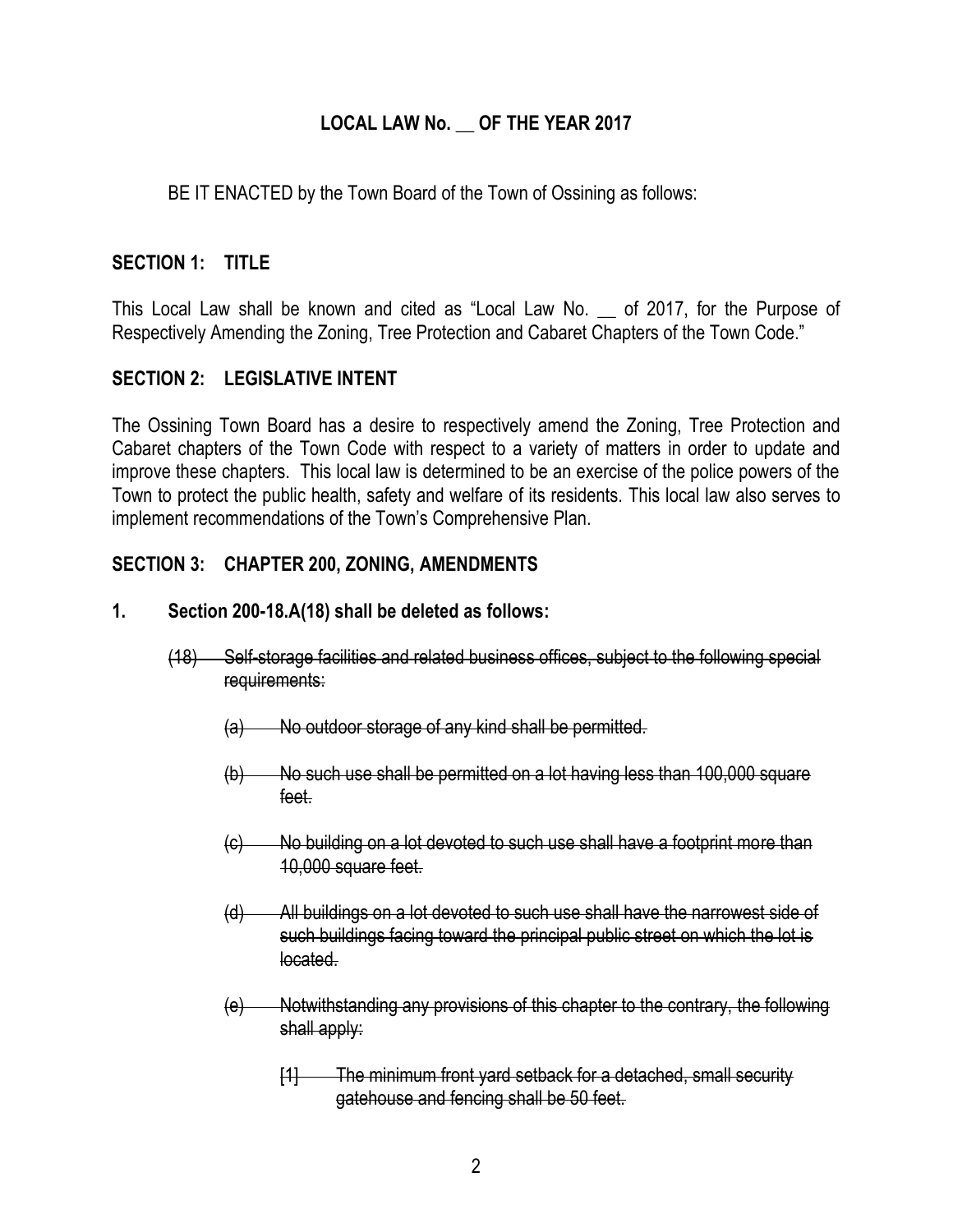- [2] The minimum front yard setback for principal buildings shall be 90 feet.
- [3] The minimum side yard setback adjacent to a nonresidential district shall be 10 feet.

### **2. Sections 200-18.A(19) and (20) shall be renumbered (18) and (19) respectively.**

### **3. Section 200-18.D shall be revised to read as follows:**

- D. Setback and screeninglandscape requirements for nonresidential uses that are contiguous to residentially used lots or residentially zoned lots.
	- (1) All nonresidential buildings and structures shall be set back at least 30 feet from the lot lines of a contiguous residentially used lot or residentially zoned lot.
	- (2) Between any nonresidential use and a residentially used lot or residentially zoned lot, an buffer area at least 2015 feet wide with native, non-invasive landscape screening shall be provided. Such plantings shall be a mix of evergreen shrubs, and coniferous and deciduous tree species., Said coniferous trees shall have an initial height of at least six feet, said deciduous trees shall have a minimum caliper of four inches as measured 12 inches above finished grade, and said trees shall have an expected ultimate height which suits their intended purpose, and shall be planted close enough to form a visual barriercreate a buffer and adequately screen views of the nonresidential use. At the sole discretion of the approval authority, a six-foot-high wall or fence, suitable in appearance to the surrounding area, may be substituted for or be required to supplement the landscape plantings as a visual barrier for the residential property from the nonresidential use. Proper maintenance of all fencing and landscape plantings shall be a continuing requirement. All such vegetation shall be maintained in a healthy and vigorous growing condition; all vegetation not so maintained shall be replaced with new comparable vegetation at the beginning of the next growing season. All fences shall be installed with the more attractive side facing neighboring properties.
	- $(3)$  Driveways for any nonresidential use shall be located at least  $2015$  feet from a residentially used lot or residentially zoned lot.
	- $(4)$  Parking areas for any nonresidential use shall be located at least  $2015$  feet from a residentially used lot or residentially zoned lot. Such parking areas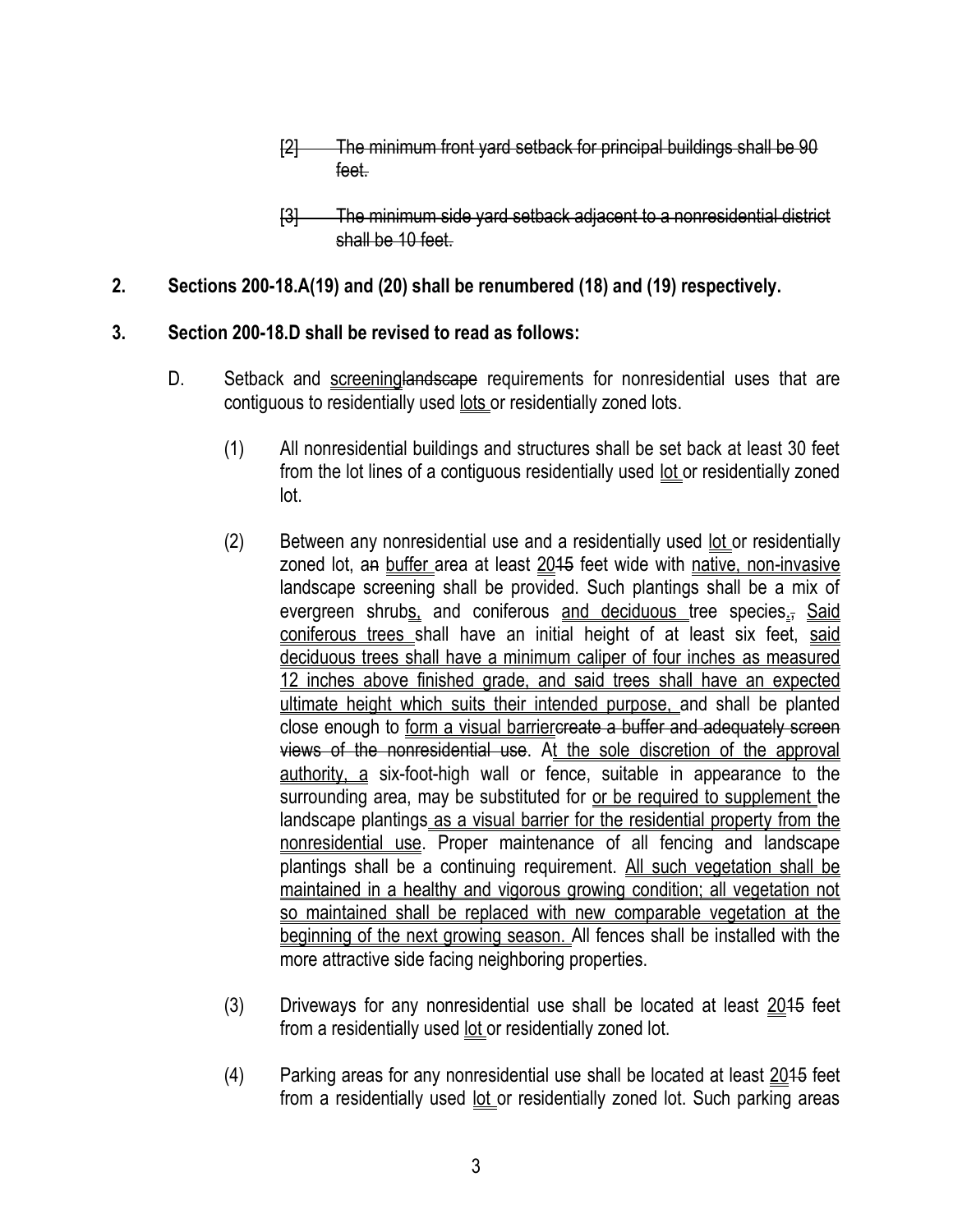shall be screened from adjoining lots with a mix of native, non-invasive evergreen shrubs, and coniferous and deciduous tree species plantings. Said coniferous trees shall haveing an initial height of at least six feet, said deciduous trees shall have a minimum caliper of four inches as measured 12 inches above finished grade, and said trees shall have an expected ultimate height which suits their intended purpose, a depth of eight feet, and shall be planted close enough to form a visual barrier. At the sole discretion of the approval authority, a six-foot-high wall or fence, suitable in appearance to the surrounding area, may be substituted for or be required to supplement the landscape plantings as a visual barrier for the residential property from the nonresidential use. Proper maintenance of landscaping shall be a continuing requirement. All such vegetation shall be maintained in a healthy and vigorous growing condition; all vegetation not so maintained shall be replaced with new comparable vegetation at the beginning of the next growing season. All fences shall be installed with the more attractive side facing neighboring properties.

### **4. Section 200-18.1 shall be revised to read as follows:**

# **§ [200-18.1](http://www.ecode360.com/8410865#8410865) [GB-1 General Business District-1.](http://www.ecode360.com/8410865#8410865)**

In a GB-1 District, no building or premises shall be used and no building or part of a building shall be erected or altered which is arranged, intended or designed to be used, in whole or in part, for any purpose except the following, and all uses shall be subject to site plan approval in accordance with § [200-50](http://www.ecode360.com/8411347#8411347) hereof.

- A. Permitted uses.
	- (1) Any permitted use permitted in and as regulated by the GB General Business District.
	- $\left(\frac{2}{1}\right)$  Warehouse and storage facilities and related business offices, provided that there is no outdoor storage of any kind.
	- (2) Public utility structures which only serve the local area.
	- (3) Buildings and uses owned and operated by the Town.
- [B.](http://www.ecode360.com/8410869#8410869) Accessory uses.
	- (1) Off-street parking and loading spaces and private garages, subject to the requirements in § [200-29A\(1\)](http://www.ecode360.com/8411069#8411069) and [B,](http://www.ecode360.com/8411083#8411083) excluding the outdoor parking of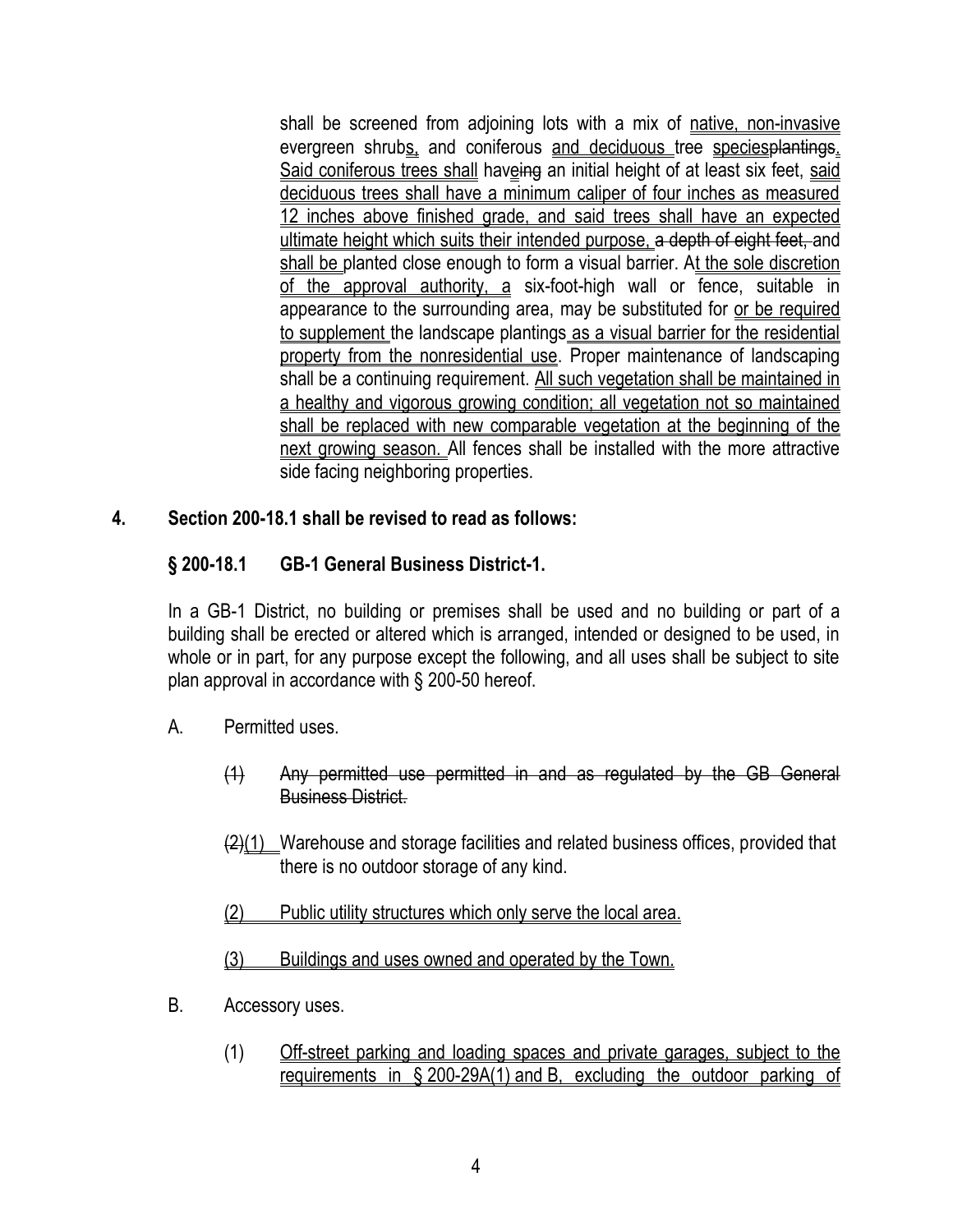construction equipmentAny accessory use permitted in and as regulated by the GB General Business District.

- (2) Accessory signs advertising only activities conducted on the lot are permitted, provided that they do not exceed two feet in height nor 25% of the length of the building. Such signs shall be attached to the wall of the building and shall not project more than 15 inches beyond the face of such wall. Signs projecting above the roof or beyond the side walls are prohibited.
- (3) Freestanding signs advertising only activities conducted on the lot; however, no such sign shall exceed 20 square feet in area on each side and 10 feet in height from the ground level to the top of the sign, and no part of said sign shall extend over the lot or street line.
- C. Miscellaneous provisions.
	- (1) If there is a conflict between the provisions of this section and any other applicable section of this Zoning chapterOrdinance, the provisions of this section shall control.
	- (2) Front, side and rear setback requirements otherwise applicable may be increased up to a factor of two, reduced or eliminated to the extent deemed appropriate by the Planning Board in their sole discretion on site plan review pursuant to Article [XI](http://www.ecode360.com/8411324#8411324) hereof, based upon the topography, slopes, grades, site distances and highway conditions and configurations as found by the Planning Board and upon a finding by the Planning Board that any such increase, reduction or elimination shall not adversely impact adjacent or abutting properties in considering visual, economic, environmental, ecological, safety and health effects.
- D. Setback and screening requirements for nonresidential uses that are contiguous to residentially used lots or residentially zoned lots.
	- (1) All nonresidential buildings and structures shall be set back at least 30 feet from the lot lines of a contiguous residentially used lot or residentially zoned lot.
	- (2) Between any nonresidential use and a residentially used lot or residentially zoned lot, a buffer area at least 20 feet wide with native, non-invasive landscape screening shall be provided. Such plantings shall be a mix of evergreen shrubs, and coniferous and deciduous tree species. Said coniferous trees shall have an initial height of at least six feet, said deciduous trees shall have a minimum caliper of four inches as measured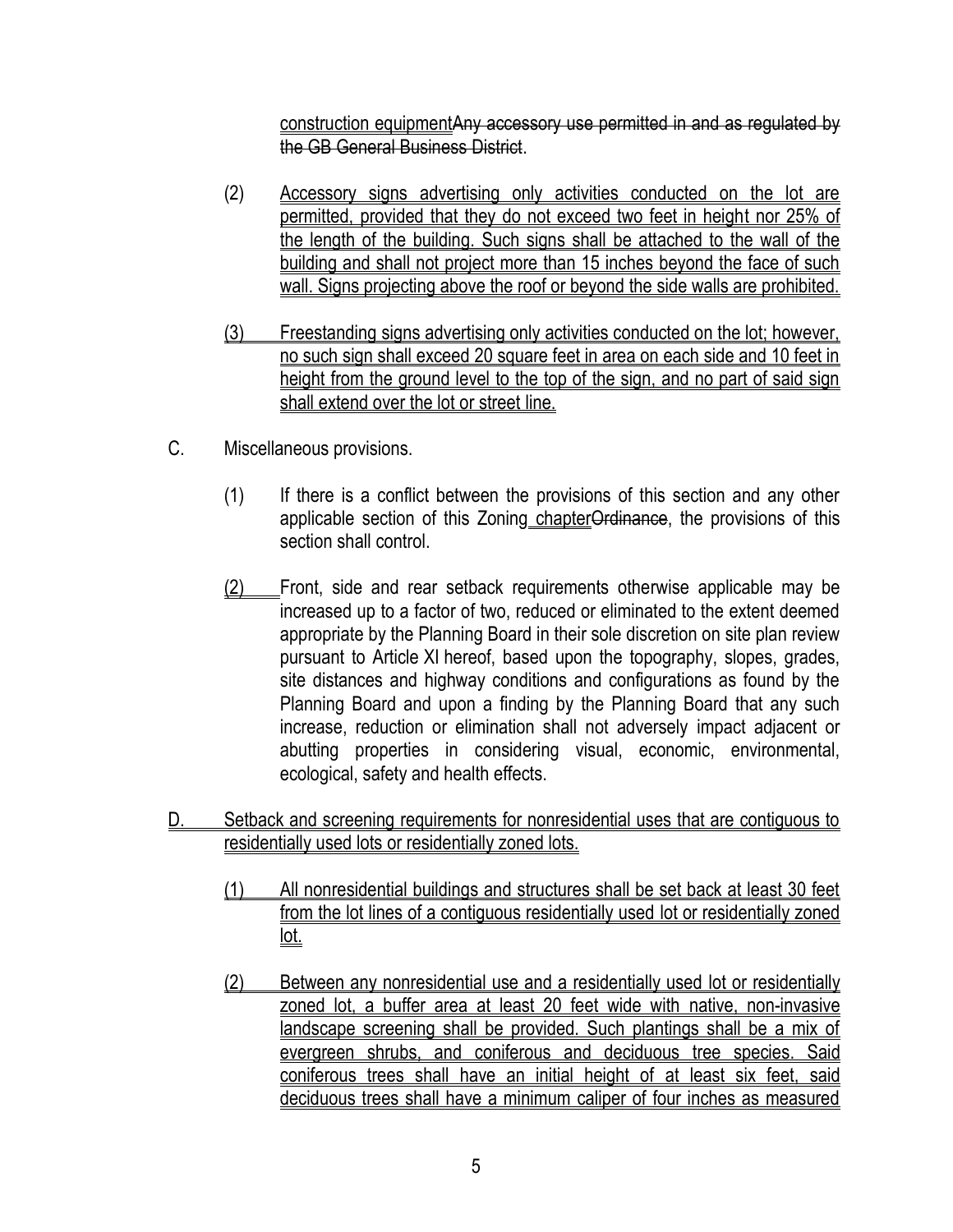12 inches above finished grade, and said trees shall have an expected ultimate height which suits their intended purpose, and shall be planted close enough to form a visual barrier. At the sole discretion of the approval authority, a six-foot-high wall or fence, suitable in appearance to the surrounding area, may be substituted for or be required to supplement the landscape plantings as a visual barrier for the residential property from the nonresidential use. Proper maintenance of all fencing and landscape plantings shall be a continuing requirement. All such vegetation shall be maintained in a healthy and vigorous growing condition; all vegetation not so maintained shall be replaced with new comparable vegetation at the beginning of the next growing season. All fences shall be installed with the more attractive side facing neighboring properties.

- (3) Driveways for any nonresidential use shall be located at least 20 feet from a residentially used lot or residentially zoned lot.
- (4) Parking areas for any nonresidential use shall be located at least 20 feet from a residentially used lot or residentially zoned lot. Such parking areas shall be screened from adjoining lots with a mix of native, non-invasive evergreen shrubs, and coniferous and deciduous tree species. Said coniferous trees shall have an initial height of at least six feet, said deciduous trees shall have a minimum caliper of four inches as measured 12 inches above finished grade, and said trees shall have an expected ultimate height which suits their intended purpose, and shall be planted close enough to form a visual barrier. At the sole discretion of the approval authority, a six-foot-high wall or fence, suitable in appearance to the surrounding area, may be substituted for or be required to supplement the landscape plantings as a visual barrier for the residential property from the nonresidential use. Proper maintenance of landscaping shall be a continuing requirement. All such vegetation shall be maintained in a healthy and vigorous growing condition; all vegetation not so maintained shall be replaced with new comparable vegetation at the beginning of the next growing season. All fences shall be installed with the more attractive side facing neighboring properties.

# **5. Section 200-17 shall be revised to read as follows:**

# **§ 200-17. [NC Neighborhood Commercial District.](http://www.ecode360.com/8410865#8410778)**

In an NC Neighborhood Commercial District, no building or premises shall be used, and no building or part of a building shall be erected or altered, which is arranged, intended or designed to be used, in whole or in part, for any purpose except the following, and all such uses shall be subject to site plan approval in accordance with § [200-50](http://www.ecode360.com/8411347#8411347) hereof.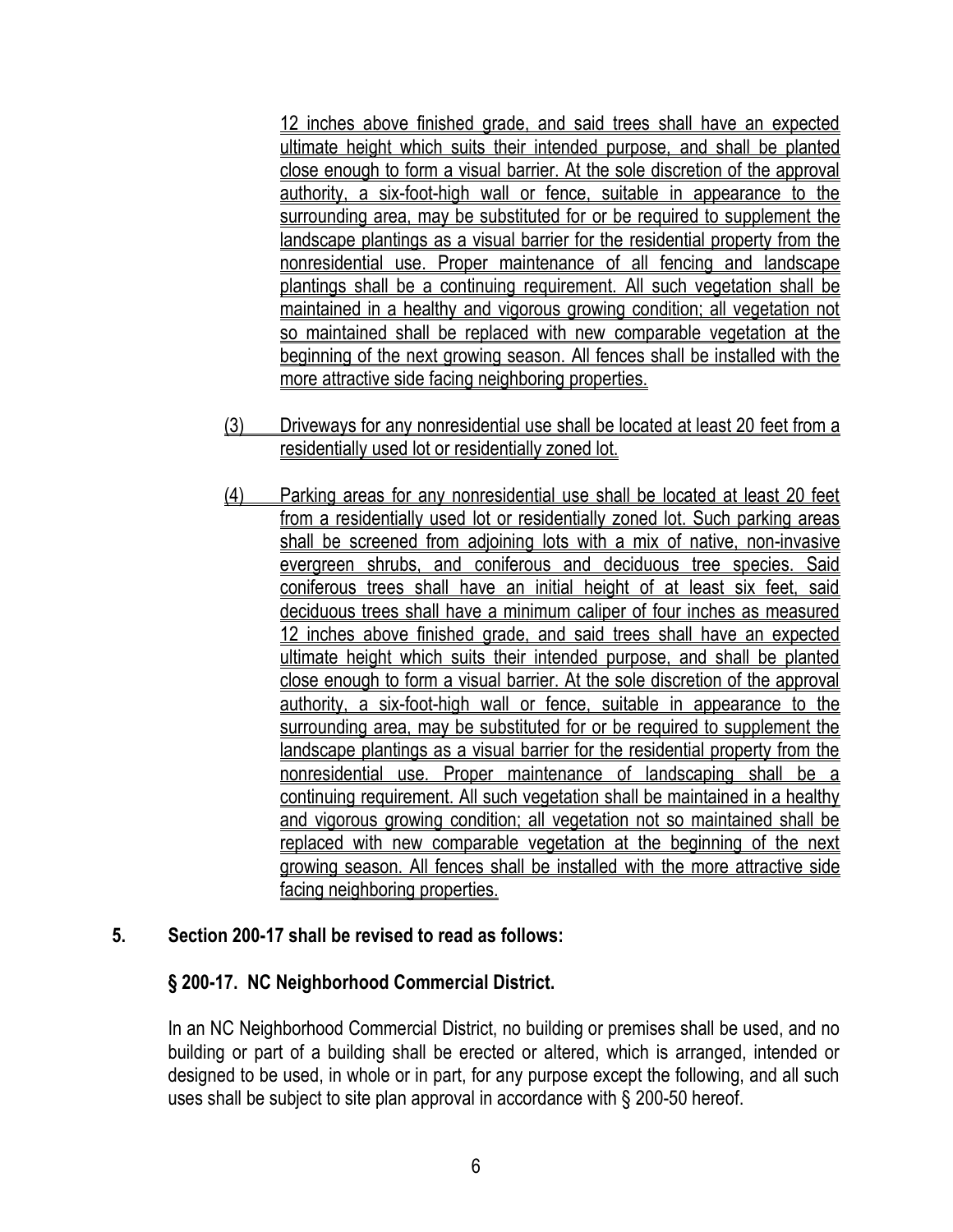- A. Permitted uses.
	- (1) Stores and shops for the conduct of any retail business, excluding drivethruin establishments.
	- (2) Personal service establishments<del>, excluding automobile laundries, gas</del> stations and all other similar automotive service establishments, undertakers and funeral parlors.
	- (3) Fully enclosed eating and drinking establishments, provided that no live entertainment or live music is supplied or dancing permitted.
	- (4) Business, professional and governmental offices.
	- (5) Public utility structures which only serveing the alocal area.
	- (6) Fire and police stations.
	- (7) Artist live/work spaces, at a density no greater than one artist live/work space per 5,000 square feet of lot area, and subject to the following provisions:
		- (a) An artist live/work space may exist on the first floor of a structure only if the appearance and use of the live/work space on the street side is consistent with the nature of the permitted uses in the surrounding area. For example, if the surrounding area is retail in nature at the first-floor level, the live/work space shall be restricted to retail on the street side of the first floor, and said street side space shall be large enough, in the opinion of the Building Inspector, to support a typical retail enterprise.
		- (b) Each artist live/work space and its various components shall be physically separate and distinct from other live/work spaces and other uses within a particular building. The sharing of artist live/work spaces by multiple tenancies, components thereof or utilities shall not be permitted. However, access to live/work spaces may be provided from common access areas, halls or corridors.
		- (c) Each artist live/work space must be individually equipped with an enclosed bathroom containing a sink, toilet, shower or tub and appropriate venting.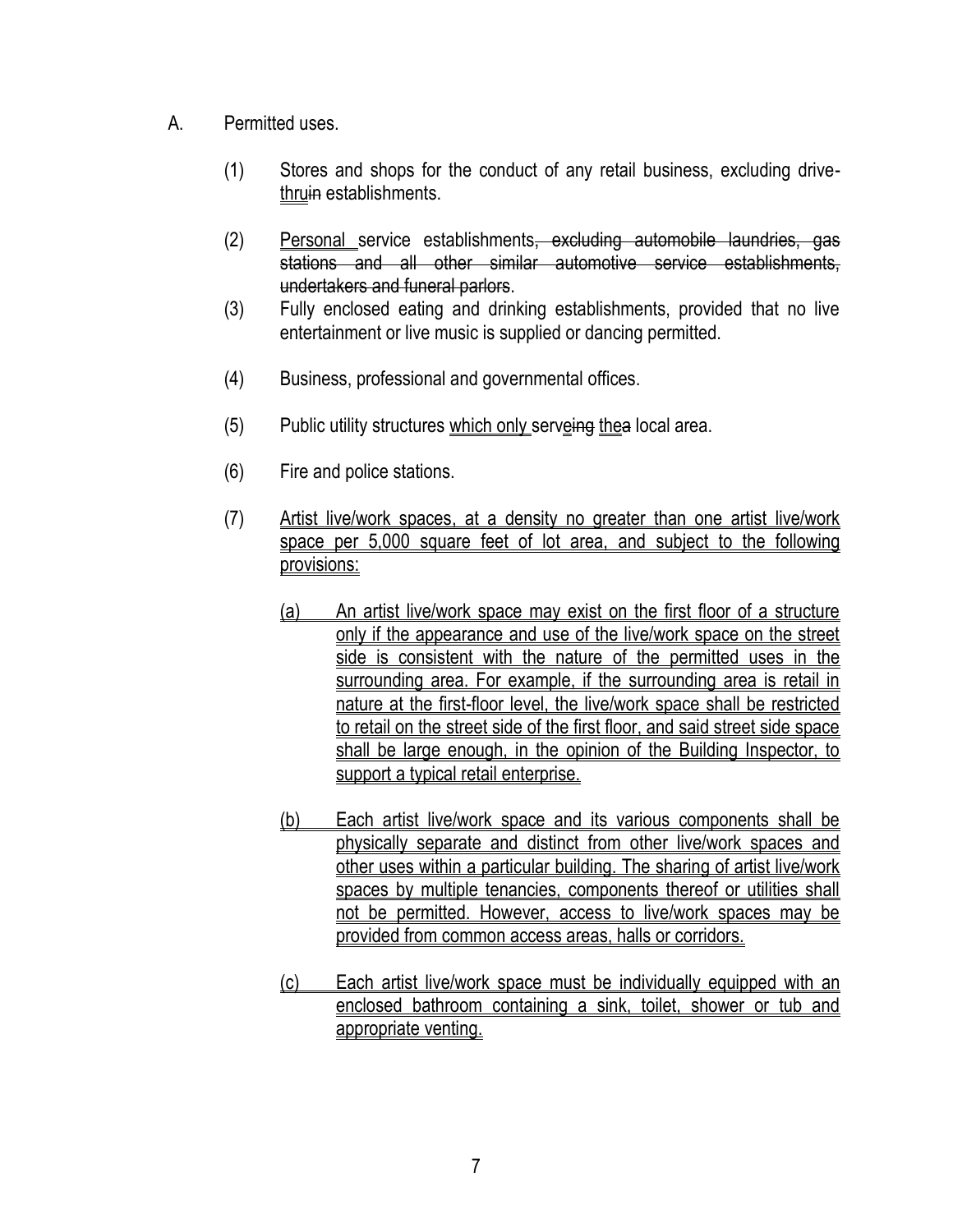- [\(d\)](http://www.ecode360.com/7066515#7066515) Each artist live/work space must be individually equipped with a kitchen consisting of a sink, non-portable stove, oven and refrigerator.
- [\(e\)](http://www.ecode360.com/7066516#7066516) Each artist live/work space must contain a floor area of no less than 800 square feet, of which a minimum area shall be devoted to the following: 35 square feet for an enclosed bathroom, 60 square feet for a kitchen, and 120 square feet for a sleeping area.
- [\(f\)](http://www.ecode360.com/7066517#7066517) No more than 30% of the floor area of the artist live/work space may be devoted to residential space.
- [\(g\)](http://www.ecode360.com/7066518#7066518) Direct access between living and working areas must be provided.
- [\(h\)](http://www.ecode360.com/7066519#7066519) In order to ensure that the use is consistent with the other commercial uses, artist live/work spaces shall not be used for classroom instructional uses with more than two pupils at any one time; the storage of flammable liquids or hazardous materials; welding; or any open-flame work. Further, the work in the live/work space shall be so conducted as not to cause noise, vibration, smoke, odors, humidity, heat, cold, glare, dust, dirt or electrical disturbance which is perceptible by the average person located within any other residential or commercial unit within the structure or beyond any lot line.
- (i) Not more than one person who is 18 years of age or older may reside within an artist live/work space per 300 square feet of residential floor area. Further, not more than two persons who are at least 18 years of age, of which at least one of whom is an artist in residence, and not more than two children of said persons who are under 22 years of age may reside within a live/work space on a year-round basis.
- [\(j\)](http://www.ecode360.com/7066521#7066521) Only one nonresident employee may be employed within an artist live/work space. This requirement may be waived for live/work spaces that provide retail space on the first floor.
- [\(k\)](http://www.ecode360.com/7066522#7066522) Other than in a first-floor retail-oriented area, articles offered for sale within a live/work space must include those produced by the artist residing in said live/work space and may be offered with other like items.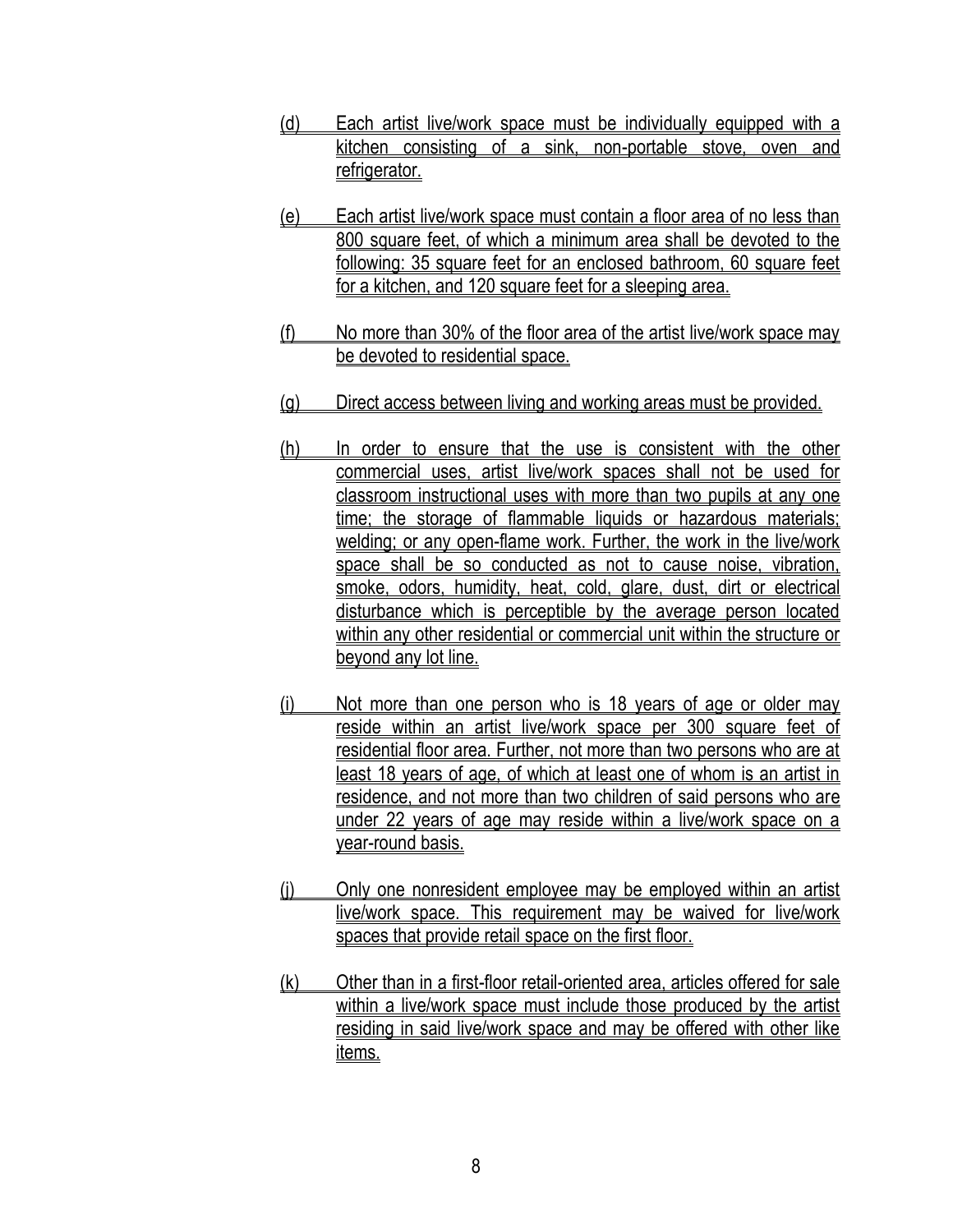- [\(l\)](http://www.ecode360.com/7066523#7066523) One flush-mounted, non-illuminated sign, with a maximum area of two square feet, attached adjacent to or near the street entrance door to the live/work space may be used to identify the artist. This sign may list only the name of the artist with a one- or two-word description of the type of artwork or craft that is to be conducted within the live/work space. Where two or more live/work spaces occur within the same building, the signs must be placed in an orderly fashion in relation to each other and must be part of a coherent directory in which signs are ordered in a horizontal fashion. Where five or more live/work spaces are developed within one building, an interior directory sign shall be located in lieu of individual signs on the building exterior.
- (m) Residential space and work space shall not be rented separately or used by persons other than those people legally residing within the artist live/work spaces and permitted nonresident employees.
- [\(n\)](http://www.ecode360.com/7066526#7066526) All live/work spaces shall conform to all applicable building codes.
- [\(o\)](http://www.ecode360.com/7066527#7066527) For the purposes of this permitted use, artists shall only be those persons working exclusively with paint, paper, clay and/or other soft materials, and this use shall include photography, jewelry making, graphic arts and other similar relatively quiet endeavors as determined by the Planning Board in reviewing the proposed site plan application. Tattoo appliers, body piercers and musicians shall not be considered artists for the purpose of this use.
- [\(p\)](http://www.ecode360.com/7066528#7066528) Each artist live/work space shall be inspected by the Building Department every two years in order to determine whether the artist live/work space remains in compliance with this section. Upon a satisfactory inspection report, the artist live/work space owner shall be reissued a certificate of occupancy for two additional years. If the Building Inspector determines that the artist live/work space is not in compliance, the building owner or manager shall have 60 days in which to rectify all noncomplying elements and shall apply for reinspection with the Building and Planning Department, subject to an additional fee. If all such noncomplying elements are not rectified within the above-specified time frame, the certificate of occupancy for the use shall expire and the use as authorized by the site plan approval shall be terminated.
- [\(q\)](http://www.ecode360.com/27287704#27287704) The owner of the live/work space shall file a certification with the Building and Planning Department every two years, and at any point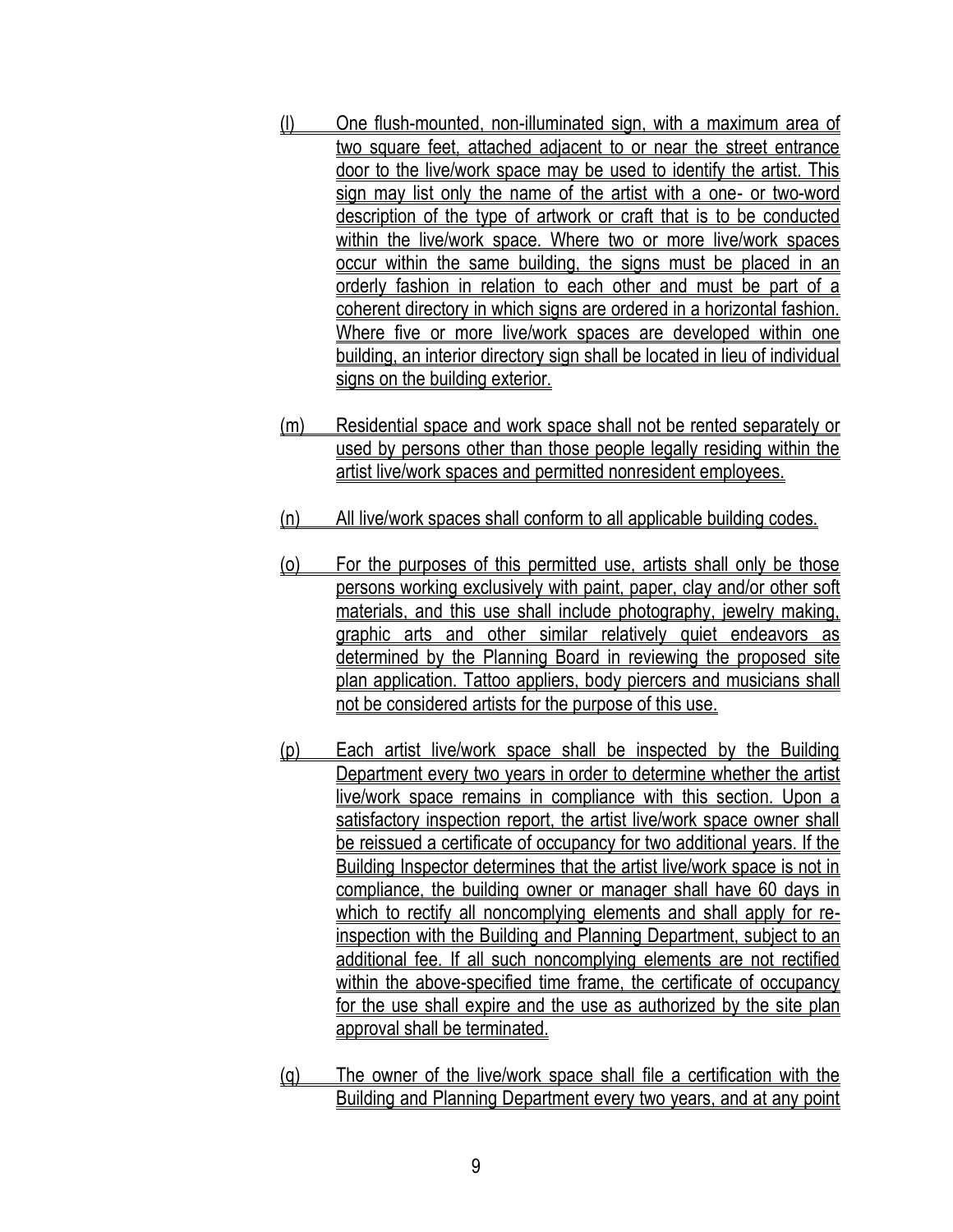in time when there is a change in ownership or a change in the use of the space, on a form provided by said department, which certifies that the live/work space is in conformance with the Zoning chapter and the approved site plan, and that the residential portion of the space has not been expanded beyond a maximum of 30% of the floor area of the live/work space, as required by subsection (f) above.

[\(r\)](http://www.ecode360.com/27287705#27287705) The deed, offering plan, certificate of occupancy and/or rental agreement, as appropriate, for each artist live/work space shall contain language, satisfactory to the Town Attorney in form and substance, which states that the subject dwelling is an artist live/work space as defined in § [200-53](http://www.ecode360.com/7067091#7067091) of the Zoning chapter of the Code of the Town of Ossining, New York, and is subject to all restrictions and limitations as set forth in said chapter and the approval resolution(s), including the requirement for a certification with the Building Department in accordance with § [200-17.A\(7\)\(q\).](http://www.ecode360.com/27287704#27287704) Proof of recording of the deed shall be provided to the Building and Planning Department within 60 days after the conveyance.

Self-service or hand laundry and dry-cleaning establishment, provided that not more than two workers shall be engaged in the dry-cleaning process and which contain one or more dry-cleaning units having an aggregate dry-load capacity of not more than 60 pounds.

- (8) Mixed uses, as defined in this chapter, subject to the following provisions:
	- (a) The lot on which the mixed use is proposed shall be at least 20,000 square feet in size. The residential density of the mixed use shall be no greater than one dwelling unit per 10,000 square feet of lot area; in addition, the nonresidential use(s) in the mixed use shall total no more than 4,800 square feet of floor area per acre of lot area,
	- (b) The lot on which the mixed use is proposed shall not be adjacent to or across the street from any lot on which exists the housing of dogs as a principal use.
	- (c) The minimum size of the respective dwelling units shall be as follows:
		- [1] Studio and efficiency dwellings: 450 square feet.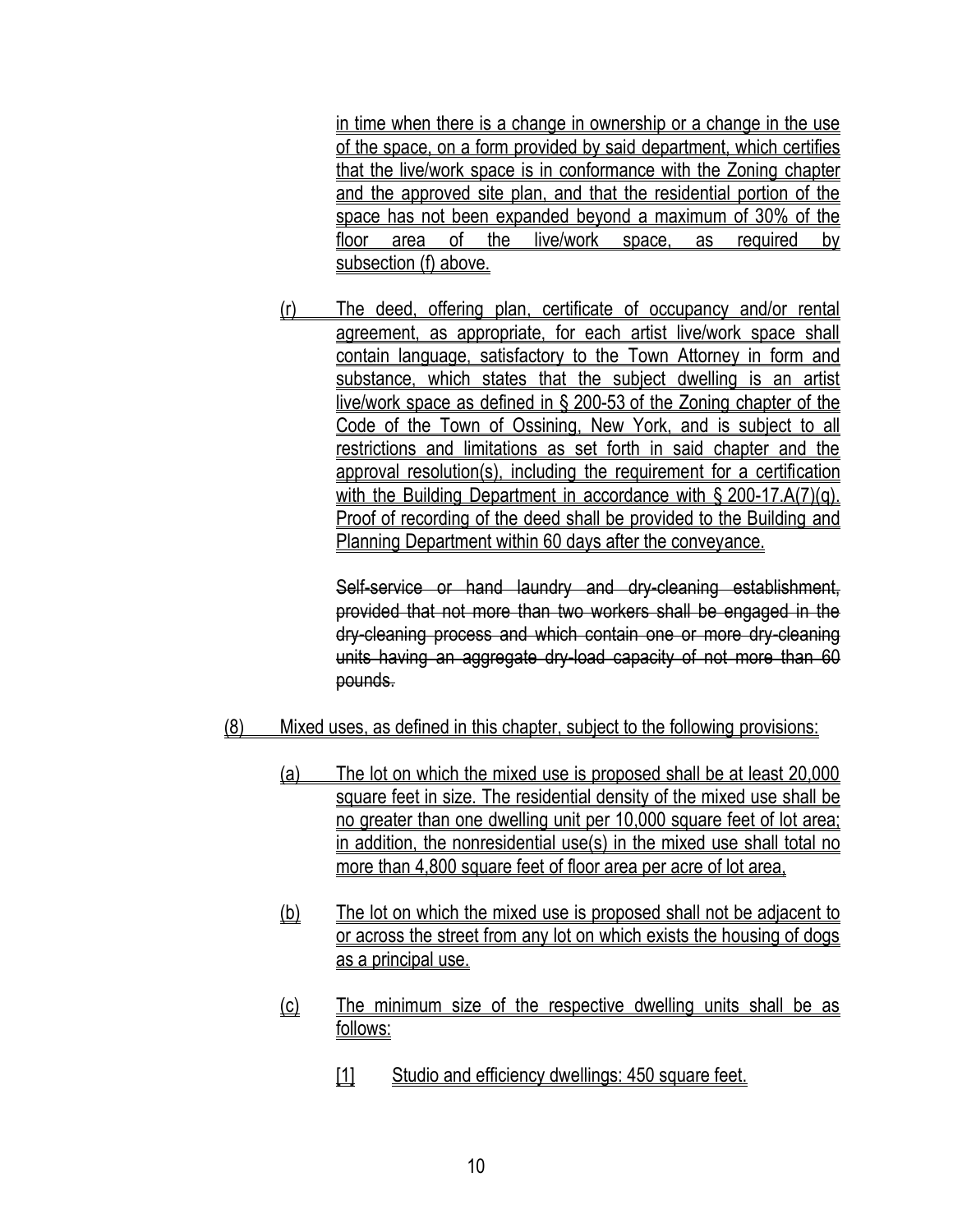- [2] One-bedroom dwellings: 675 square feet.
- [3] Two-bedroom dwellings: 750 square feet.
- [4] Three-bedroom dwellings: 1,000 square feet.
- [5] Four-bedroom dwellings: 1,200 square feet.
- (d) Mixed use shall be permitted only in buildings which conform to the New York State Residential Code for the proposed mixed use.
- (e) The residential and nonresidential uses in a mixed-use building shall have separate means of access (this is, the entrance/exit for residential use shall not be through the nonresidential use of the building, and vice versa), except that the Planning Board may, at its discretion, approve the use of a common lobby or plaza.
- (f) The nonresidential and residential uses of the building shall each be provided with the number of parking spaces required by § 200-29A herein.
- (g) General on-site landscaping and screening, as deemed appropriate by the Planning Board, shall be provided. Further, all utility, storage, service and parking areas on the site of the mixed-use building shall be specifically screened by means of landscaping and/or fencing, to the extent deemed necessary and practical by the Planning Board, in order to minimize the impact of these areas upon the residential use of the building and upon the surrounding area.
- (h) Dwelling units shall not be permitted above restaurants or any other use deemed by the Planning Board to be incompatible with a residential use in the building.
- (i) There shall be no outdoor storage associated with the residential use.
- (i) Dwelling units shall not be permitted in basement or cellar space.
- (9) One-family detached dwellings, not to exceed one dwelling on each lot as permitted in, and as regulated in, the R-5 Residence District.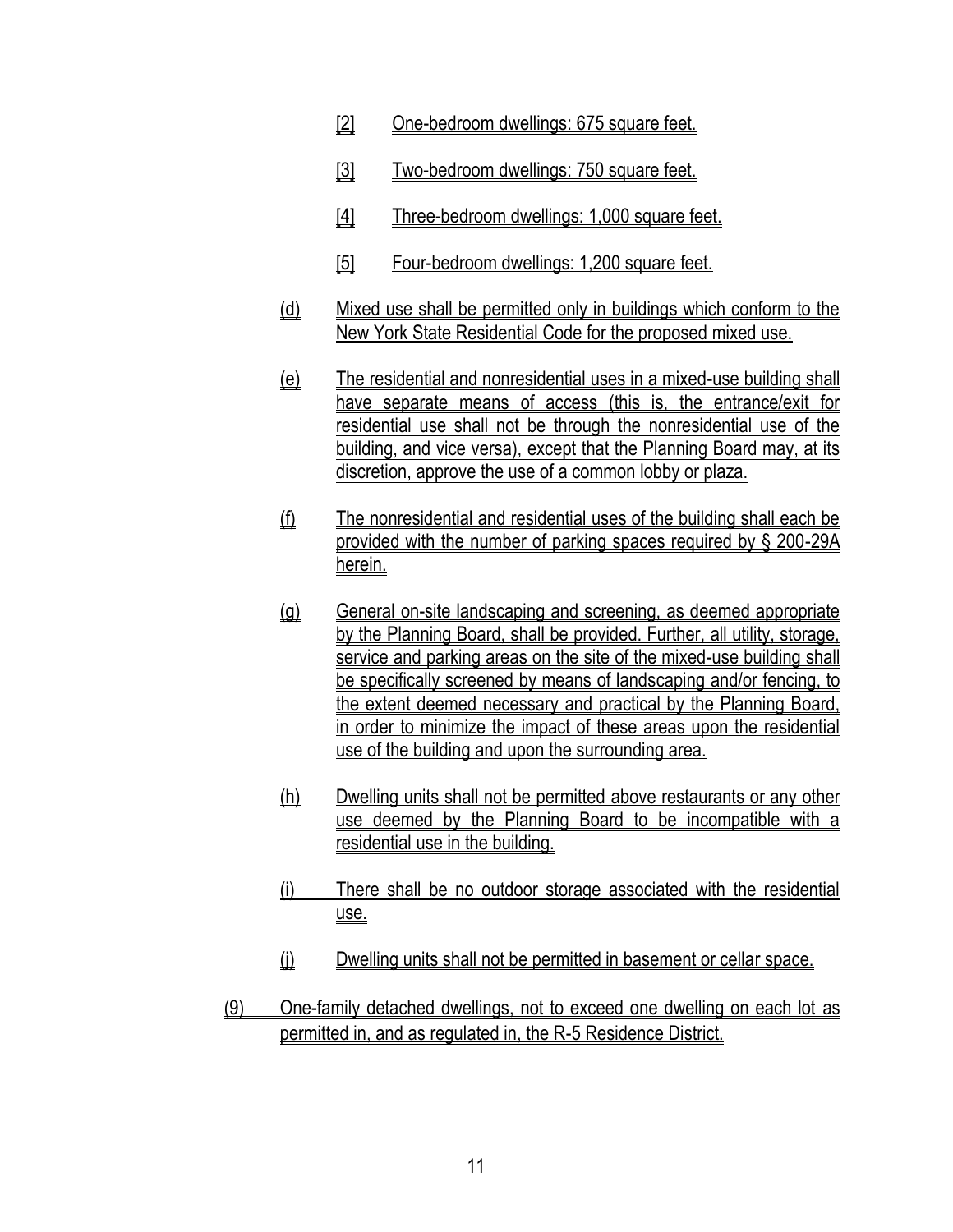- (10) Two-family dwellings, not to exceed two dwellings on each lot as regulated by the dimensional requirements in Attachment 2:1 applicable to the R-10 Residence District.
- (11) Multiple dwellings and row or attached dwellings, as defined in this chapter, subject to the following requirements:
	- (a) The lot on which the dwellings are proposed shall be at least 15,000 square feet in size and there shall be a minimum of 5,000 square feet of lot area per dwelling unit permitted.
	- (b) The minimum size of the respective dwelling units shall be as follows:
		- [1] Studio and efficiency dwellings: 450 square feet.
		- [2] One-bedroom dwellings: 675 square feet.
		- [3] Two-bedroom dwellings: 750 square feet.
		- [4] Three-bedroom dwellings: 1,000 square feet.
		- [5] Four-bedroom dwellings: 1,200 square feet.
	- (c) This use shall be permitted only in buildings which conform to the New York State Residential Code for the proposed use.
	- (d) General on-site landscaping and screening, as deemed appropriate by the Planning Board, shall be provided. Further, all utility, storage, service and parking areas on the site shall be specifically screened by means of landscaping and/or fencing, to the extent deemed necessary and practical by the Planning Board, in order to minimize the impact of these areas upon the surrounding area.
	- (e) Dwelling units shall not be permitted in basement or cellar space.
	- (f) No building shall exceed 150 feet in length.
	- (g) The minimum distance between principal buildings shall equal two times the height of the highest building, and the minimum distance between a principal and an accessory building shall be 20 feet.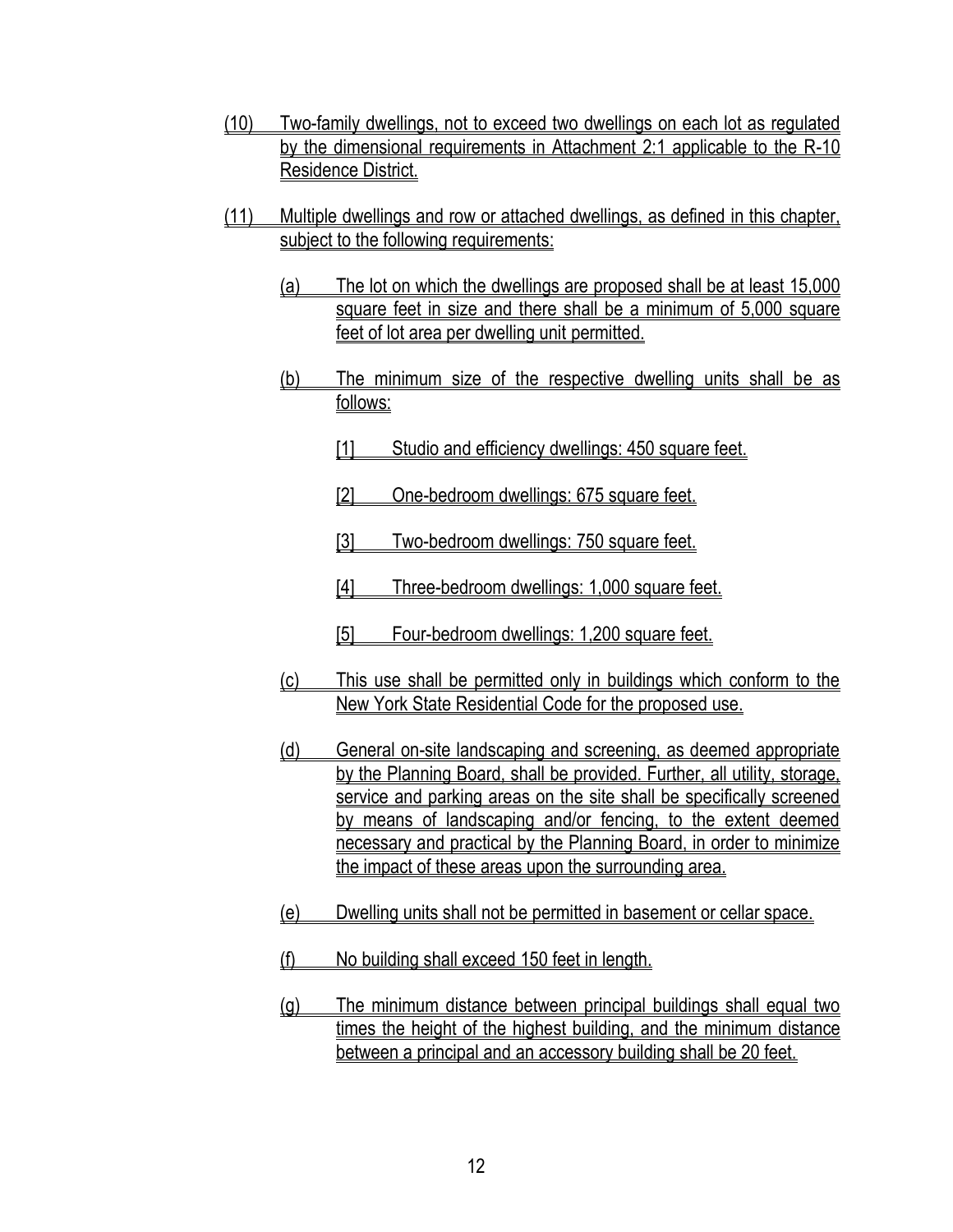- (h) Not more than one building identification sign of an area not greater than 14 square feet and located in the front or side yard may be permitted.
- (i) The maximum number of dwelling units in a group of row or attached dwellings shall be six.
- B. Accessory uses.
	- (1) Off-street parking and loading spaces and private garages subject to the requirements in § [200-29A\(1\)](http://www.ecode360.com/8411069#8411069) and [B,](http://www.ecode360.com/8411083#8411083) excluding the outdoor parking of construction equipment.
	- (2) Accessory signs for non-residential uses.
		- (a) Accessory signs, subject to § [200-28,](http://www.ecode360.com/8411058#8411058) advertising only activities conducted on the lot are permitted, provided that they do not exceed two feet in height nor 25% of the length of the building. Such signs shall be attached to the wall of the building and shall not project more than 15 inches beyond the face of such wall. Signs projecting above the roof or beyond the side walls are prohibited.
		- (b) Freestanding pole signs advertising only activities conducted on the lot which are affixed to a single upright pole; however, no such sign shall exceed 20 square feet in area on each side and 10 feet in height from the ground level to the top of the sign, and no part of said sign shall extend over the lot or street line.
		- (c) A building on a corner may have a sign on two facades, one sign facing each street.
- [C.](http://www.ecode360.com/8410793#8410793) Special requirements.
	- (1) Where feasible in an NC District, all buildings shall be serviced from a rear service road not less than 25 feet wide. Said service road may be counted as available for access to the required off-street parking spaces.
- D. Setback and screening requirements for nonresidential uses that are contiguous to residentially used lots or residentially zoned lots.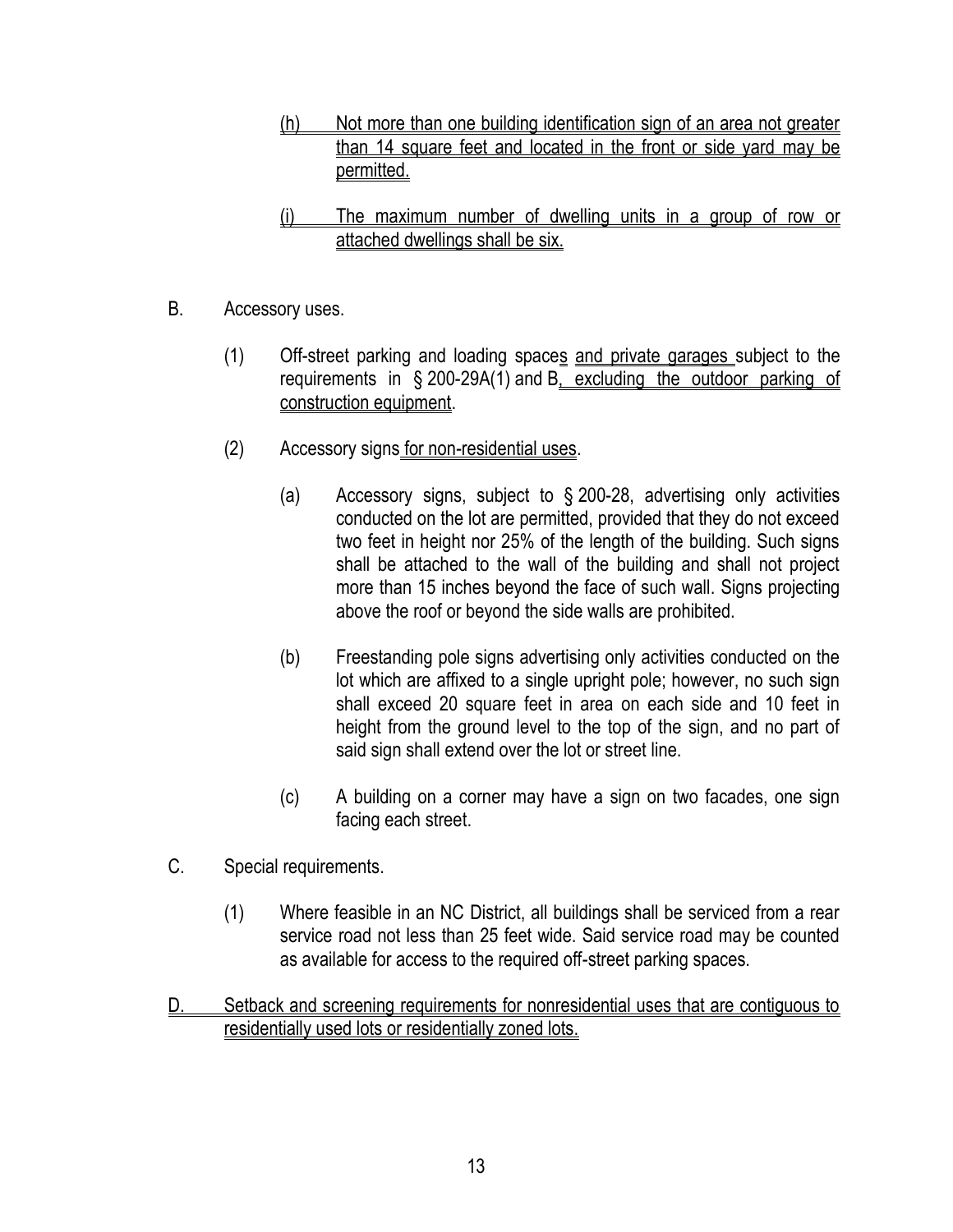- (1) All nonresidential buildings and structures shall be set back at least 30 feet from the lot lines of a contiguous residentially used lot or residentially zoned lot.
- (2) Between any nonresidential use and a residentially used lot or residentially zoned lot, a buffer area at least 20 feet wide with native, non-invasive landscape screening shall be provided. Such plantings shall be a mix of evergreen shrubs, and coniferous and deciduous tree species. Said coniferous trees shall have an initial height of at least six feet, said deciduous trees shall have a minimum caliper of four inches as measured 12 inches above finished grade, and said trees shall have an expected ultimate height which suits their intended purpose, and shall be planted close enough to form a visual barrier. At the sole discretion of the approval authority, a six-foot-high wall or fence, suitable in appearance to the surrounding area, may be substituted for or be required to supplement the landscape plantings as a visual barrier for the residential property from the nonresidential use. Proper maintenance of all fencing and landscape plantings shall be a continuing requirement. All such vegetation shall be maintained in a healthy and vigorous growing condition; all vegetation not so maintained shall be replaced with new comparable vegetation at the beginning of the next growing season. All fences shall be installed with the more attractive side facing neighboring properties.
- (3) Driveways for any nonresidential use shall be located at least 20 feet from a residentially used lot or residentially zoned lot.
- (4) Parking areas for any nonresidential use shall be located at least 20 feet from a residentially used lot or residentially zoned lot. Such parking areas shall be screened from adjoining lots with a mix of native, non-invasive evergreen shrubs, and coniferous and deciduous tree species. Said coniferous trees shall have an initial height of at least six feet, said deciduous trees shall have a minimum caliper of four inches as measured 12 inches above finished grade, and said trees shall have an expected ultimate height which suits their intended purpose, and shall be planted close enough to form a visual barrier. At the sole discretion of the approval authority, a six-foot-high wall or fence, suitable in appearance to the surrounding area, may be substituted for or be required to supplement the landscape plantings as a visual barrier for the residential property from the nonresidential use. Proper maintenance of landscaping shall be a continuing requirement. All such vegetation shall be maintained in a healthy and vigorous growing condition; all vegetation not so maintained shall be replaced with new comparable vegetation at the beginning of the next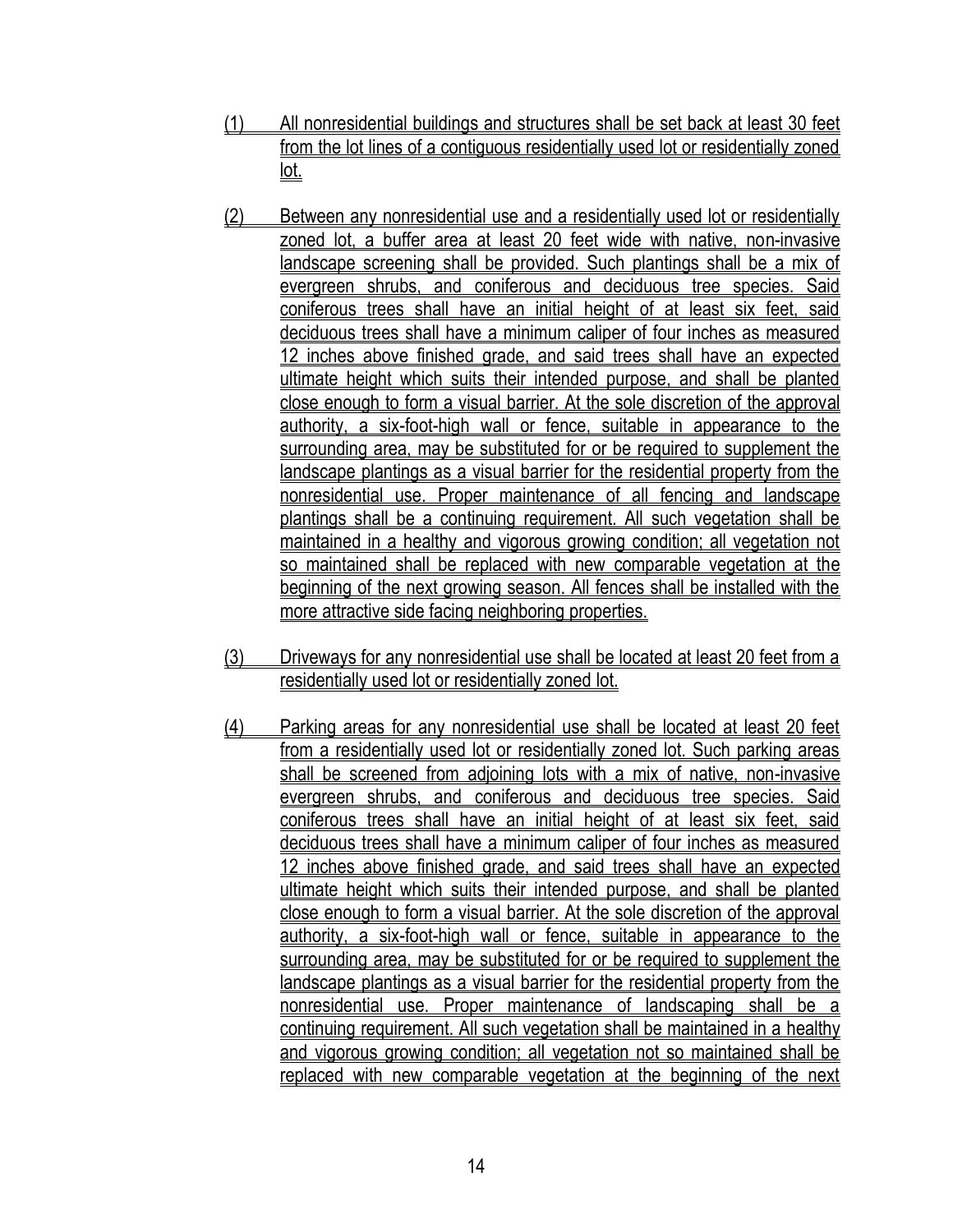growing season. All fences shall be installed with the more attractive side facing neighboring properties.

- D. Uses permitted by special permit upon approval by the Town Board in accordance with Article X hereof. The following uses are permitted subject to approval by the Town Board in accordance with the provisions of Article X hereof. The uses are subject to the requirements set forth therein and elsewhere in this chapter, including site plan approval by the Planning Board in accordance with § 200-50 hereof.
	- (1) Fully enclosed eating and drinking establishments where live entertainment or live music is supplied or provided.
	- (2) Fully enclosed eating and drinking establishments where music is provided for dancing and dancing is permitted.

# **6. The following definitions in Section 200-53.A shall be amended to read as follows:**

BED-AND-BREAKFAST ESTABLISHMENT – An owner-occupied one-family detached dwelling that also contains guest rooms, where short-term lodging with food and drink is provided for compensation. The term "bed-and-breakfast establishment" shall not include an inn, a boarding house or a rooming house.

HEIGHT, BUILDING – The vertical distance measured from the average elevation of the finished grade at the front of the building to the highest point of the roof for flat and mansard roofs and to the mean height between eave and ridge for other types of roofs.

INN – A commercial establishment operating as a small hotel that provides lodging, food and other amenities for travelers and the public. Seating for food and beverage service shall be limited to the number of guests staying at the inn. An inn shall be limited to 15 guest rooms. The term "inn" shall not include a bed-and-breakfast establishment, a boarding house or a rooming house.

[MIXED USE](http://www.ecode360.com/8411496#8411496) - A building that has a nonresidential use permitted in the zoning district in which it is located<del>GB District</del> on the street level and residential use of the level(s) above.

RETAIL STORE OR SHOP – A business enterprise which only sells merchandise on premises at retail prices directly to the ultimate consumers.

WHOLESALE ESTABLISHMENT – A business enterprise engaged in buying large quantities of materials or merchandise and selling such materials or merchandise at wholesale prices to other businesses or entities for distribution, rather than selling at retail prices directly to the ultimate consumers.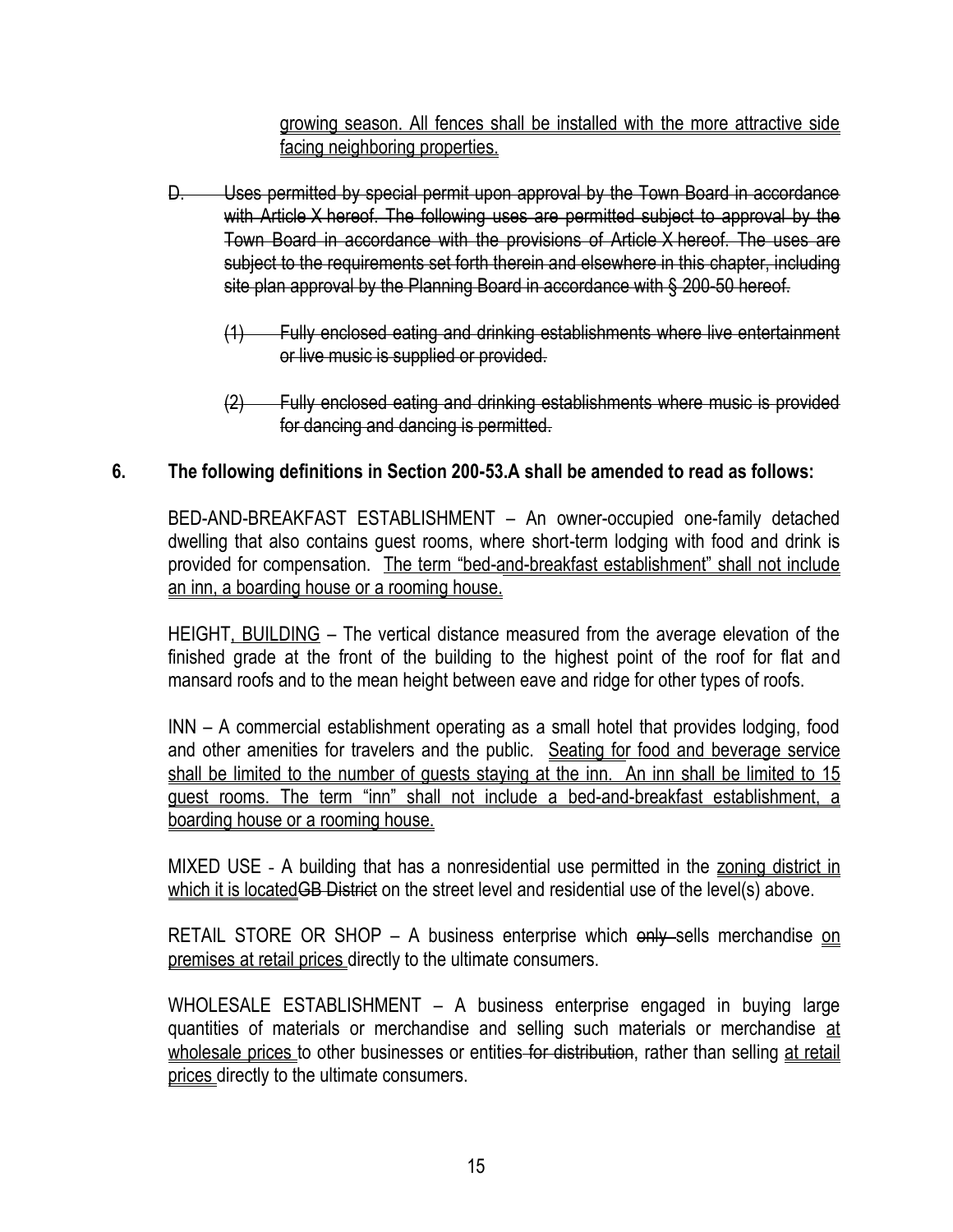**7. The following new definitions shall be added to Section 200-53.A:**

[ARTIST LIVE/WORK SPACE](http://www.ecode360.com/7067099#7067099) – A single residential unit, which unit is designed for and occupied as a combination of living, artist studio and artist work space, with or without retail space for art work, for year-round residence by not more than two persons who are at least 18 years of age, of which at least one of whom is an artist in residence, and by not more than two children of said persons who are under 22 years of age.

RESIDENTIALLY ZONED LOT – A lot which is in any of the one-family residence districts, the Multifamily District or the Multifamily-Inn District.

STRUCTURAL SOIL – CU-Structural Soil™ or the equivalent.

### **8. A new Section 200-26.1 shall be added and shall read as follows:**

#### **§ 200-26.1. Bed-and-breakfast establishments.**

[A.](http://www.ecode360.com/7066536#7066537#7066537) The maximum number of guest bedrooms shall be eight and the minimum lot size for the establishment of this use shall be as shown in the following table:

| Maximum                         | Minimum Lot Size |  |
|---------------------------------|------------------|--|
| <b>Number of Guest Bedrooms</b> | (square feet)    |  |
|                                 |                  |  |
|                                 |                  |  |
|                                 |                  |  |

- [B.](http://www.ecode360.com/7066536#7066538#7066538) Off-street parking shall be screened from adjacent residential properties to the satisfaction of the approval authority.
- [C.](http://www.ecode360.com/7066536#7066539#7066539) The outward appearance of the use shall be that of a one-family dwelling and there shall be no indication of the bed-and-breakfast establishment from the exterior of the building, except for the sign.
- [D.](http://www.ecode360.com/7066536#7066540#7066540) Seating for food and beverage service shall be limited to the number of quests staying at the bed-and-breakfast establishment.
- E. There shall be no kitchen facilities in the guest bedrooms except for a coffee maker and a small refrigerator.
- F. The bed-and-breakfast establishment shall be owner-occupied.
- G. The maximum length of stay for any guest at the bed-and-breakfast establishment shall be two weeks.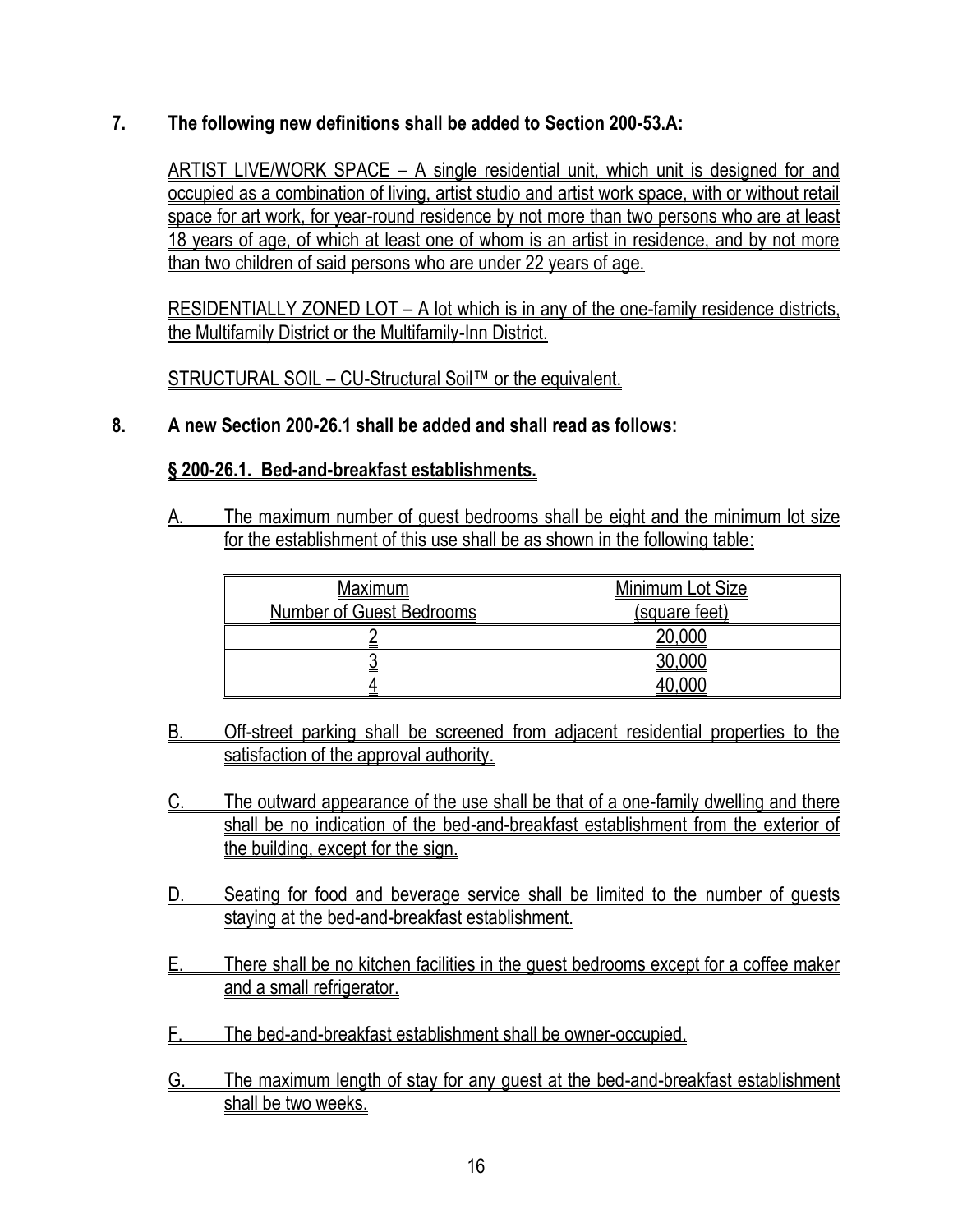### **9. A new Section 200-21.C shall be added and shall read as follows:**

- A. The maximum floor area of a one-family residence shall be equal to: 5,000 + ((lot area - 43,560) \* 0.052521).
- **10. The following two new uses and corresponding parking requirements shall be added to the schedule in Section 200-29.A(1):**

| <b>Use</b>                             | <b>Minimum Required Off-Street Parking Spaces</b>                |
|----------------------------------------|------------------------------------------------------------------|
| <b>Artist live/work space</b>          | 1 space for each dwelling unit, plus 1/4 space for               |
|                                        | each bedroom, plus 1/2 space for each live/work                  |
|                                        | space containing retail area                                     |
| <b>Bed-and breakfast establishment</b> | 1 space for each quest sleeping room, plus 2 spaces              |
|                                        | the dwelling unit,<br>plus<br><u>each</u><br>for<br>space<br>for |
|                                        | nonresident employee                                             |

# **11. A new Section 200-50.A(4) shall be added and shall read as follows:**

A. Objectives. In considering and acting upon site plans, the Planning Board shall take into consideration the public health, safety and welfare and the comfort and convenience of the public in general and of the residents of the proposed development and of the immediate neighborhood in particular and may prescribe such appropriate conditions and safeguards as may be required in order that the result of its action shall, to the maximum extent possible, further the expressed intent of this chapter and the accomplishment of the following objectives in particular:

[Sections 200-50.A(1), (2) and (3) shall remain intact.]

(4) Lighting.

- (a) Outdoor lighting shall be provided on the site to assure the safe movement of vehicles and persons and for security purposes. Exterior lighting in connection with all buildings, signs and other uses shall be downward pointing, properly designed and shielded, and directed away from adjoining streets and properties so as to avoid any objectionable glare from being observable from such streets and properties.
- (b) The hours of lighting may be limited by the Planning Board in acting on any site plan so as to prevent undesirable impacts on neighboring properties and streets.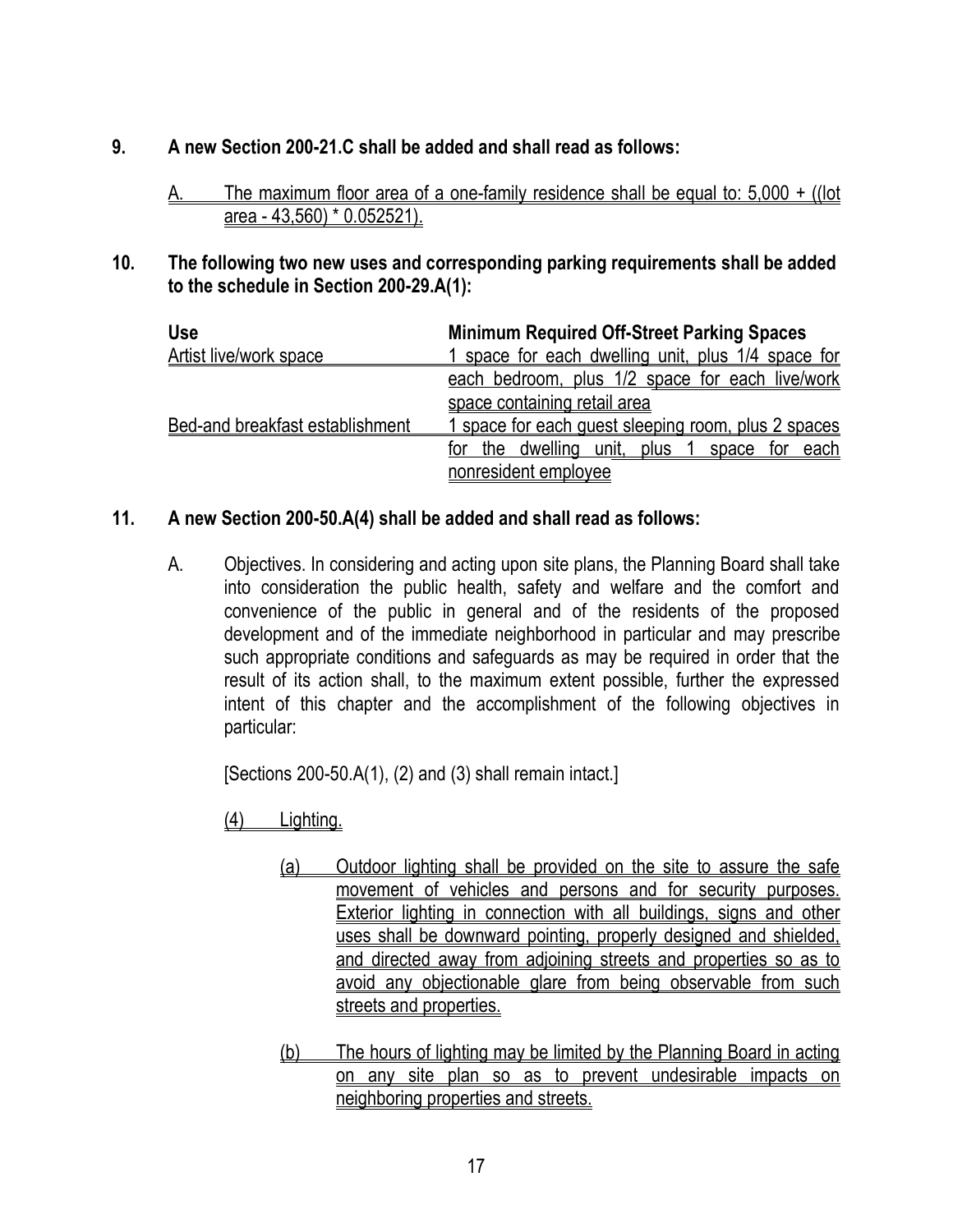- (c) No use shall cause illumination beyond the property on which it is located in excess of 0.5 footcandles, or the equivalent, as demonstrated by an illumination contour plan.
- (d) The color temperature of outdoor lighting shall not exceed three thousand Kelvin (3,000K).

### **12. Sections 200-30.A and B regarding uses prohibited in all districts shall be revised to read as follows:**

- A. Any use which is noxious, offensive or objectionable by reason of the emission of smoke, dust, gas, odor or other form of air pollution or by reason of the deposit, discharge or dispersal of liquid or solid wastes in any form in a manner or amount so as to cause permanent damage to the soil and stream or to adversely affect the surrounding area or by reason of the creation of noise, vibration, electromagnetic or other disturbance or by reason of illumination by artificial light or light reflection beyond the limits of the lot on or from which such light or light reflection emanates; or any use which involves any dangerous fire, explosive, radioactive or other hazard or which causes injury, annoyance or disturbance to any of the surrounding properties or to their owners and occupants; and any other process or use which is unwholesome and noisome and may be dangerous or prejudicial to health, safety or general welfare.
- B. Artificial lighting facilities of any kind which cause illumination beyond the property on which it is located in excess of 0.5 footcandles, or the equivalentwith light sources visible beyond the lot lines which create glare beyond such lines.

[Sections 200-30.C and D shall remain intact.]

# **13. Section 200-50.D(4) shall be revised to read as follows:**

- [\(4\)](http://www.ecode360.com/8411397#8411397) Proposed development.
	- [\(a\)](http://www.ecode360.com/8411398#8411398) The location of proposed buildings or structural improvements.
	- [\(b\)](http://www.ecode360.com/8411399#8411399) The location and design of all uses not requiring structures, such as offstreet parking and loading areas. Permeable pavement shall be used for said parking and loading areas unless otherwise approved by the Planning Board.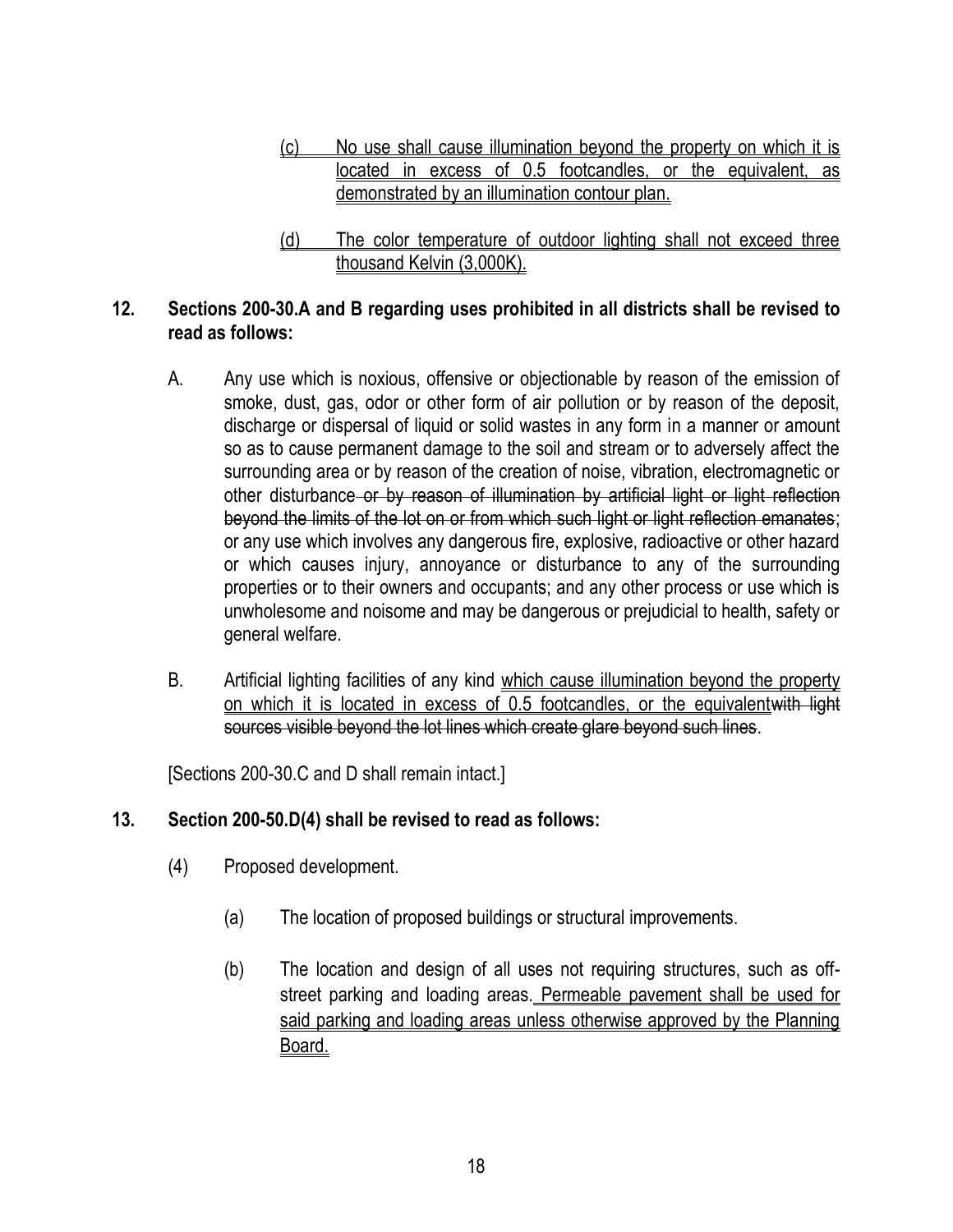- [\(c\)](http://www.ecode360.com/8411400#8411400) The location, direction, power and time of use for any proposed outdoor lighting or public address systems.
- [\(d\)](http://www.ecode360.com/8411401#8411401) The location and plans for any outdoor signs.
- [\(e\)](http://www.ecode360.com/8411402#8411402) The location and arrangement of proposed means of access and egress, including sidewalks, driveways or other paved areas. Profiles indicating grading and cross sections showing width of roadways, location and width of sidewalks, and location and size of water and sewer lines. Permeable pavement shall be used for said driveways and other paved areas unless otherwise approved by the Planning Board.
- [\(f\)](http://www.ecode360.com/8411403#8411403) Any proposed grading, screening and other landscaping, including types and locations of proposed street trees. Structural soil shall be used in the planting of landscaping and street trees in areas that would pose as a barrier to air, water and/or root growth at the plant's mature size.
- [\(g\)](http://www.ecode360.com/8411404#8411404) The location of all proposed water lines, valves and hydrants and of all sewer lines or alternate means of water supply and sewage disposal and treatment.
- [\(h\)](http://www.ecode360.com/8411405#8411405) An outline of any proposed easements, deed restrictions or covenants.
- [\(i\)](http://www.ecode360.com/8411406#8411406) Any contemplated public improvements on or adjoining the property.
- [\(j\)](http://www.ecode360.com/8411407#8411407) If the site plan only indicates a first stage, a supplementary plan shall indicate ultimate development.

#### **14. Section 200-50.D shall be revised to read as follows:**

[D.](http://ecode360.com/8411376#8411376) Site plan elements. The applicant shall cause a site plan map to be prepared by a civil engineer, surveyor, land planner, architect or other competent person. The site plan shall include those of the elements listed herein which are appropriate to the proposed development or use as indicated by the Planning Board in the presubmission conference. Those items which are shown graphically, shall be shown in a manner(s) which allows the Planning Board to envision the various elements of said development or use including, at the discretion of the board, the preparation of plans, sections, elevations, perspectives, etc., as applicable.

[Sections 200-50.D(1) through (4) shall remain intact, except as amended above.]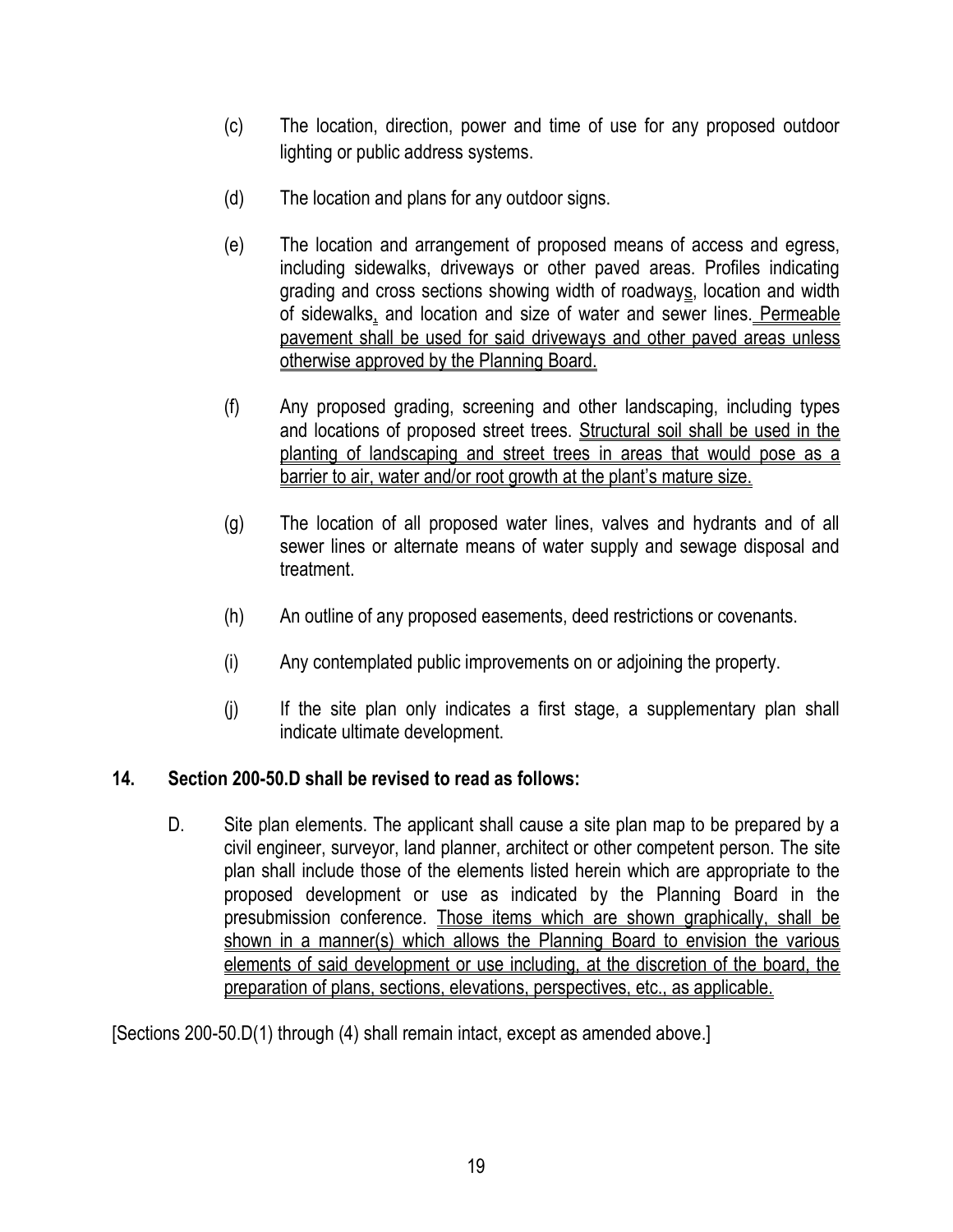### **SECTION 4: REZONING OF PARCELS**

### **The zoning of the parcels listed below is hereby changed from the Existing Zoning District to the New Zoning District as shown in the table:**

| <b>Tax Parcel</b><br>Number | <b>Subject Property Address</b>         | Owner's Name         | Existing<br><b>Zoning District</b> | New Zoning<br><b>District</b> |
|-----------------------------|-----------------------------------------|----------------------|------------------------------------|-------------------------------|
| 80.14-1-30                  | 37A Old Albany Post Rd.<br>Ossining, NY | Watsky & Damm, Inc.  | GB-1                               | NC.                           |
| 80.14-1-28                  | 39 Old Albany Post Rd.<br>Ossining, NY  | <b>Bruce Fiorito</b> | GB-1                               | NC.                           |

#### **SECTION 5. ZONING MAP CHANGES**

The Zoning Map of the Town of Ossining is hereby amended to show the changes specified in Section 4 above. A map showing the proposed rezonings entitled "Exhibit A - Proposed Zoning" dated August 18, 2017 is attached hereto.

### **SECTION 6: CHAPTER 68, CABARETS, AMENDMENTS**

#### **Section 68-20 shall be amended to read as follows:**

#### **§ [68-20. Hours of operation; music; noise; exterior lighting.](http://www.ecode360.com/8407399#8407452)**

- A. No cabaret shall be open any day between the hours of 3:00 a.m. and 11:59 a.m., except where the cabaret is permitted by State law to be open during those hours, in which case the cabaret may be open only during those hours permitted by the State. In addition, the Town Board, in accordance with § [68-7](http://www.ecode360.com/8407415#8407415) hereof, may further limit the hours of operation of such cabaret, so long as said limitations are not inconsistent with the hours the cabaret is permitted to be open under State law, if applicable. If any cabaret is found open between the prohibited hours, the person owning, managing, operating or conducting the cabaret shall be held responsible for a violation of the provisions of this chapter in relation to such closing.
- B. No cabaret shall have amplified music outdoors at any time, nor shall such music be played indoors after 11:00 p.m. Sunday through Thursday nights, nor after 12:00 midnight on weekends. The Town Board may, in its sole discretion, extend or limit the hours a cabaret may play music beyond what is permitted herein, where it deems it appropriate and consistent with the public safety and welfare.
- C. As per § 130-5.A of Chapter 130, Noise, of this Code, no person shall operate or use or cause to be operated loudspeakers, musical instruments or other sound production devices so as to produce sounds which are plainly audible inside a residence between the hours of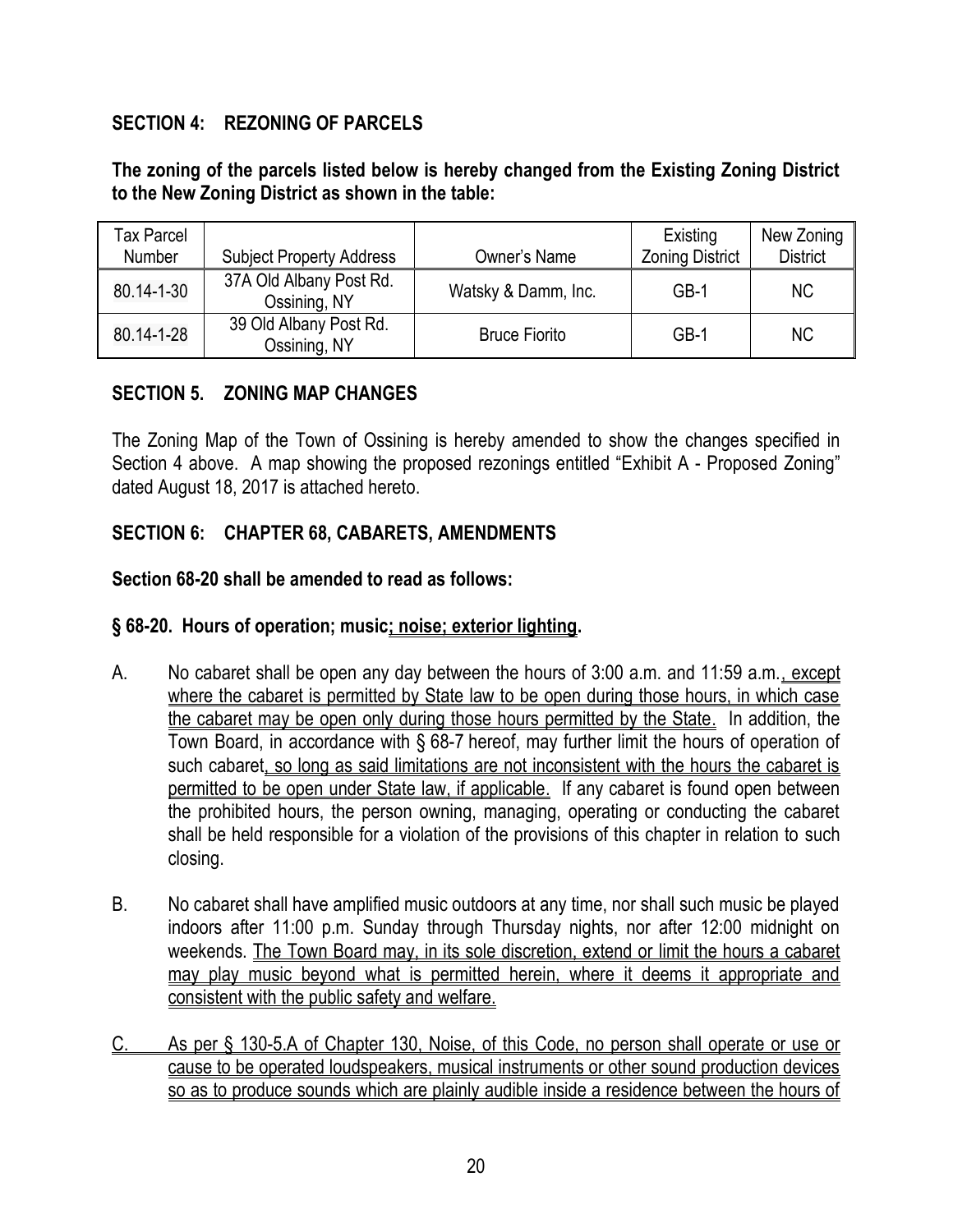10:00 p.m. and 7:00 a.m. At no time shall sound from these sources exceed the limitations set forth in Table 1 in § 130-4.C(1), which shall be reduced by five dBA for sound from sound-production devices. Sound-level measurements for compliance determination shall be conducted at or within the property line of an affected person. In addition, loudspeakers and other sound equipment must face into the geometric center of the property on which they are located.

C.D. All exterior lighting in connection with the cabaret shall be directed away from adjoining streets and properties and shall not cause any objectionable glare observable from such streets or properties. Hours of lighting may be limited by the Town Board in acting on any cabaret license. No exterior lighting shall produce illumination beyond the property on which it is located in excess of 0.5 footcandles.

# **SECTION 7: CHAPTER 183, TREE PROTECTION, AMENDMENTS**

# **1. The following new definitions shall be added to Section 183-4:**

[TREE BANK](http://ecode360.com/14989372#14989372) - Town-owned lands or Town right-of-way lands to be designated by resolution of the Town Board as receiver sites for off-site mitigation plantings to satisfy tree replacement requirements which can not be met on-site.

[TREE BANK FUND](http://ecode360.com/14989373#14989373) - A fund to be established by and administered in accordance with a resolution of the Town Board providing for the payment of fees as mitigation for removal of trees where tree replacement requirements can not be met on-site.

# **2. A new Section 183-12.G shall be added and shall read as follows:**

G. In connection with all subdivision and site plan applications, the project shall meet the minimum requirement of the replacement of 50% of the total aggregate diameter of trees proposed for removal with new trees in accordance with a plan for tree replacement. Tree replacement shall be required on-site unless the approving authority determines that, because of site constraints, it is impracticable or impossible to fully meet this mitigation requirement on-site. In such case, upon the establishment of a tree bank and/or a tree bank fund by resolution of the Town Board, the approving authority may consider the off-site mitigation of planting in the tree bank or the payment of a fee to the tree bank fund to satisfy the unmet portion of the tree replacement requirement. Implementation of any off-site planting plan shall require prior approval by the Town Board.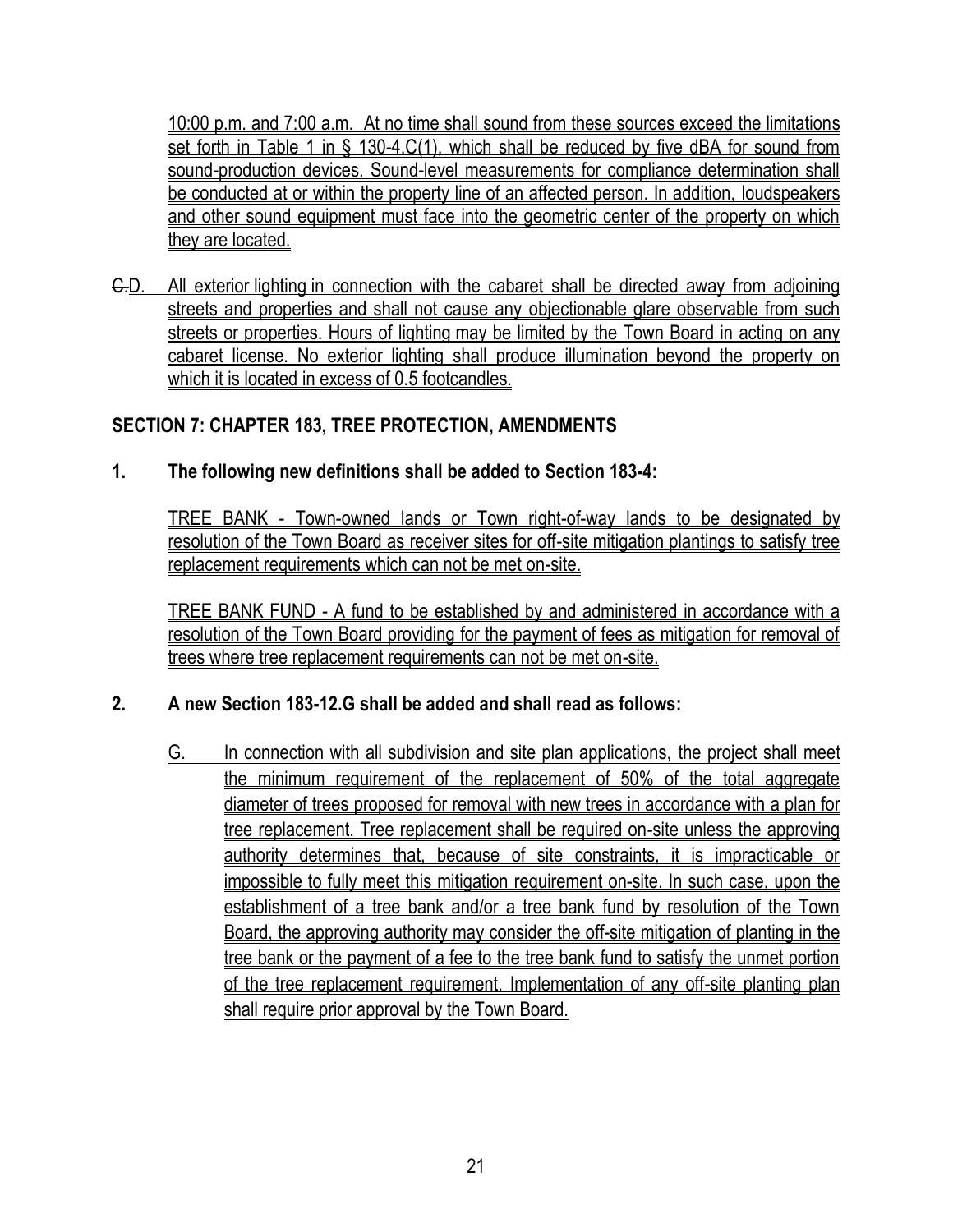# **SECTION 8: RATIFICATION, READOPTION AND CONFIRMATION**

Except as specifically modified by the amendments contained herein, the Code of the Town of Ossining as adopted and amended from time to time thereafter is otherwise to remain in full force and effect and is otherwise ratified, readopted and confirmed.

# **SECTION 9: INCLUSION IN CODE**

It is the intention of the Ossining Town Board and it is hereby enacted that the provisions of this Local Law shall be included in the Code of the Town of Ossining; that the sections and subsections of this Local Law may be renumbered or relettered to accomplish such intention; and that the words "local law" shall be changed to "chapter," "section" or other appropriate word, as required for codification.

# **SECTION 10: RENUMBERING**

The location and numerical designation of this Local Law and the sections included herein shall be delegated to the discretion of the codifier, General Code, which may renumber this Local Law and sections as are necessary to accommodate these amendments.

# **SECTION 11: CODIFICATION**

This Local Law shall be incorporated into the Code of the Town of Ossining and shall be assigned a chapter number and appropriate section numbers by the codifier, General Code, in accordance with the numbering system of the Code.

# **SECTION 12: CODIFIER'S CHANGES**

This Local Law shall be included in the Code of the Town of Ossining. The codifier shall make no substantive changes to this Local Law, but may renumber, rearrange and edit it without first submitting it to the Ossining Town Board. Any such rearranging, renumbering and editing shall not affect the validity of this Local Law or the provisions of the Code affected thereby.

#### **SECTION 13: SEPARABILITY**

The provisions of this Local Law are separable and if any provision, clause, sentence, subsection, word or part thereof is held illegal, invalid or unconstitutional, or inapplicable to any person or circumstance, such illegality, invalidity or unconstitutionality, or inapplicability shall not affect or impair any of the remaining provisions, clauses, sentences, subsections, words or parts of this Local Law or their petition to other persons or circumstances. It is hereby declared to be the legislative intent that this Local law would have been adopted if such illegal, invalid or unconstitutional provision, clause, sentence, subsection, word or part had not been included